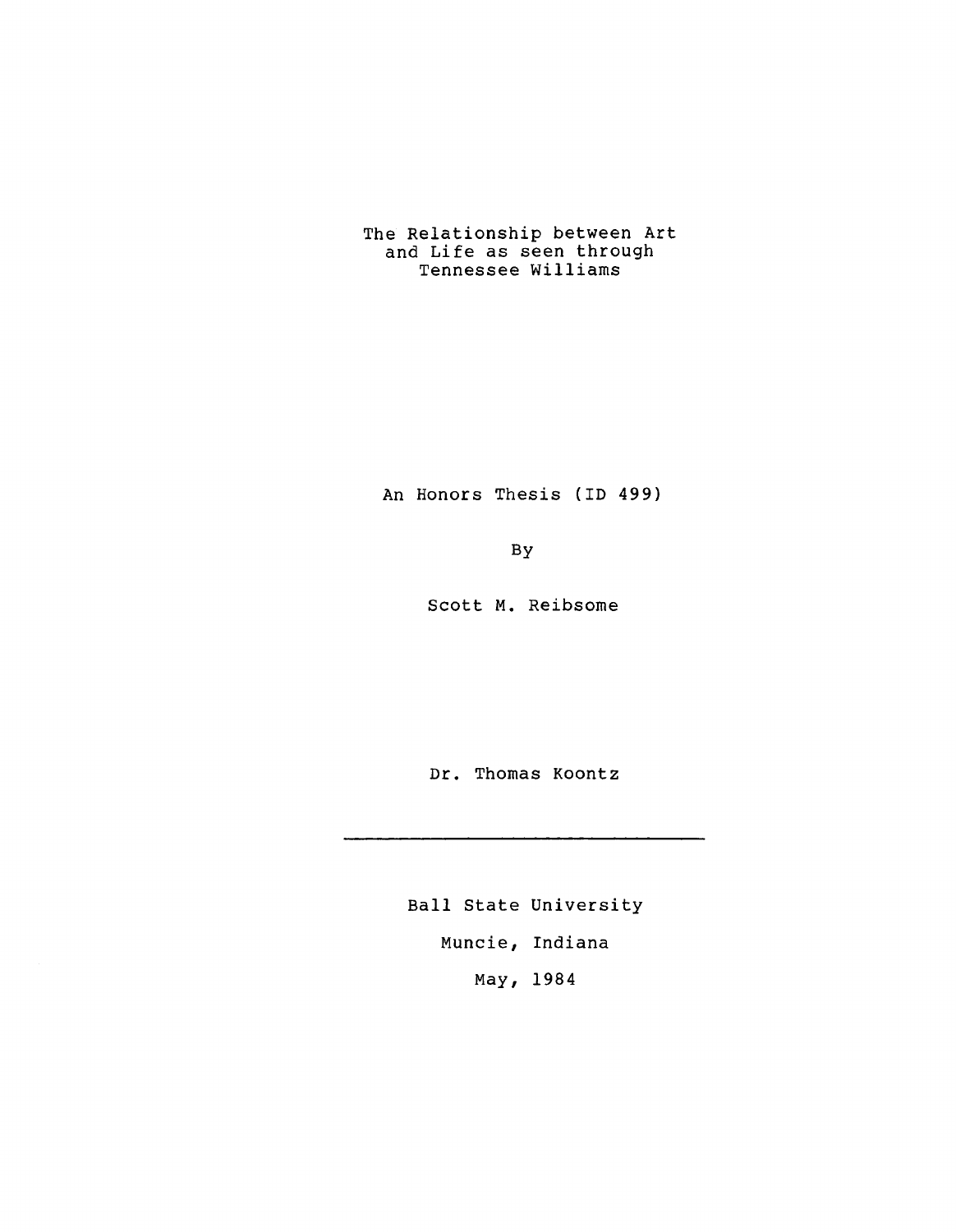## ACKNOWLEDGEMENTS

*i* ... 2. 第二 م و بار<br>1977 - ال  $\frac{1}{2\pi}\frac{d^2\phi}{d\phi^2}$ 

المحايياتي

 $\hat{\rho}_{\rm{c}}$  ,  $\hat{\gamma}_{\rm{c}}$  ,  $\hat{\rho}_{\rm{c}}$ 

I would first like to thank Mrs. Judith Andrews, librarian of the Thomas Beaver Free Library in Danville, pennsylvania. Mrs. Andrews has been not only a good friend but has shown me so many things that I'll always treasure. One such thing is the works of Tennessee Williams. She is the person who handed me my first collection of Tennessee's plays and encouraged me to read it. If not for her, I could to this day have yet to read any of his plays. Mrs. Andrews, thanks for all of your guidance.

I would also like to mention my family and friends. It is through their support and encouragement that this project was undertaken and, more remarkably, completed. A special thanks to Marina Davis for taking the time to type the final copy. To everyone who's been made to listen to my aggravations while working on this assignment, I hope you can all be proud of what we've accomplished.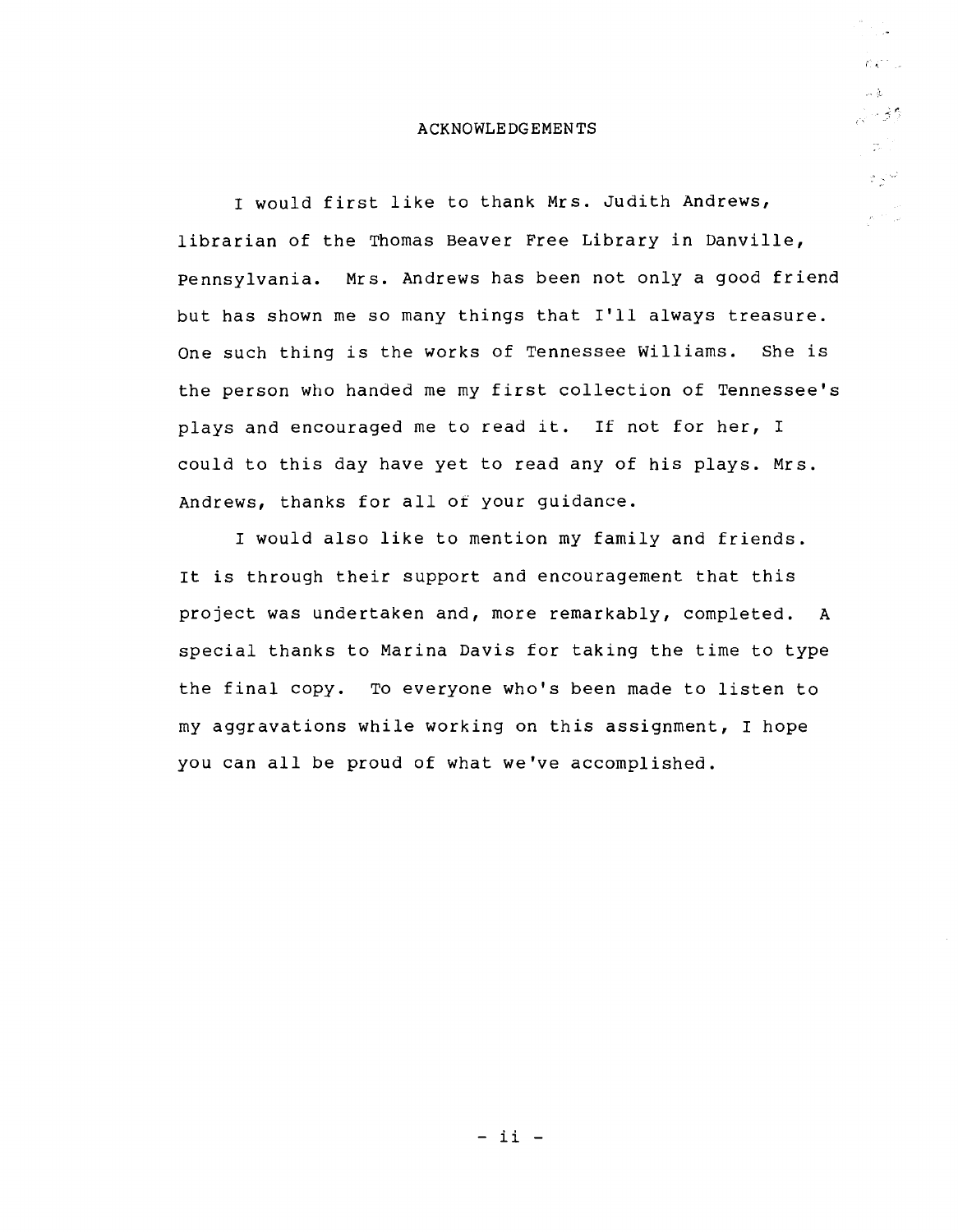## PREFACE

For me, Spring break 1983 was marred by the news of Tennessee Williams' death. It had been the previous summer when I had discovered the plays of Tennessee and his absolute genius. Therefore, it was with great enthusiasm that I approached the prospect of further examining this man and his works.

Today, few people who are familiar with Tennessee do not know about his homosexual lifestyle. It would be hard to imagine him not utilizing this part of his existence in his plays. It was this aspect that I decided to explore.

In an attempt to reach this goal, I have presented a brief overview of the homosexuality in both Tennessee's life and his plays. Of course, this theory can be extended to more of his plays. Lastly, I examined the relationship between his life and his plays.

I hope the reader of this paper can begin to understand Tennessee Williams and his true intelligence. His plays have always meant a great deal to me and I am usually left with a profound feeling after I have finished one of them. If I have been able to extend this appreciation to others, I will feel like I've accomplished something of worth.

- iii -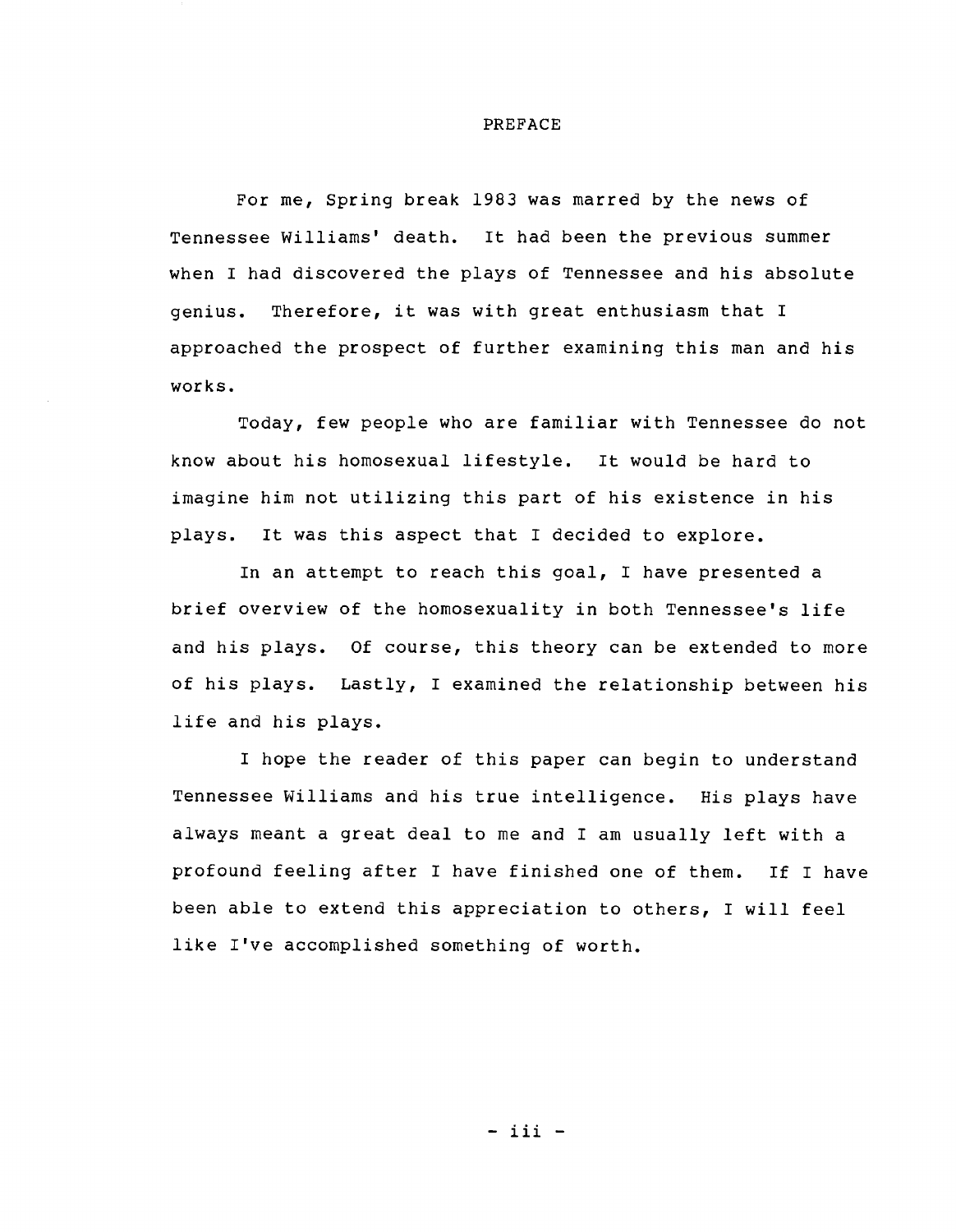The private life of Tennessee Williams has, through the years, lost its sense of privacy. During countless interviews and in writing his autobiography, his world has been exposed for all to view. His revelation of a homosexual lifestyle was received with shock from some and as an eventual confirmation for others.

But to Mr. Williams the writing of his book, Memoirs, was not a revelation as much as a recounting of his daily routine. In an interview for the New York Times printed after the appearance of his autobiography, he clearly stated his attitude toward his life:

I never felt my life was scandalous; it was quite ordinary to me. I think as long as a person observes certain rules, there's nothing person observes certain ruies, there's nothing<br>disreputable about it. My life is no different<br>from anyone else's except sometimes the . . . from anyone else's except sometimes the . .<br>pronouns are different. But what's in a pronoun?l

To someone outside of the homosexual community a brief observance of Mr. Williams' affairs would seem far from "ordinary." And, it is true that during his lifetime, Tennessee was exposed to almost every aspect of the gay world. However, the common thread of all relationships, both hetero- and homosexual, the need for total acceptance and admiration of another human being, runs throughout. Hence, as evident with Mr. Williams' quoted inquiry, the

I .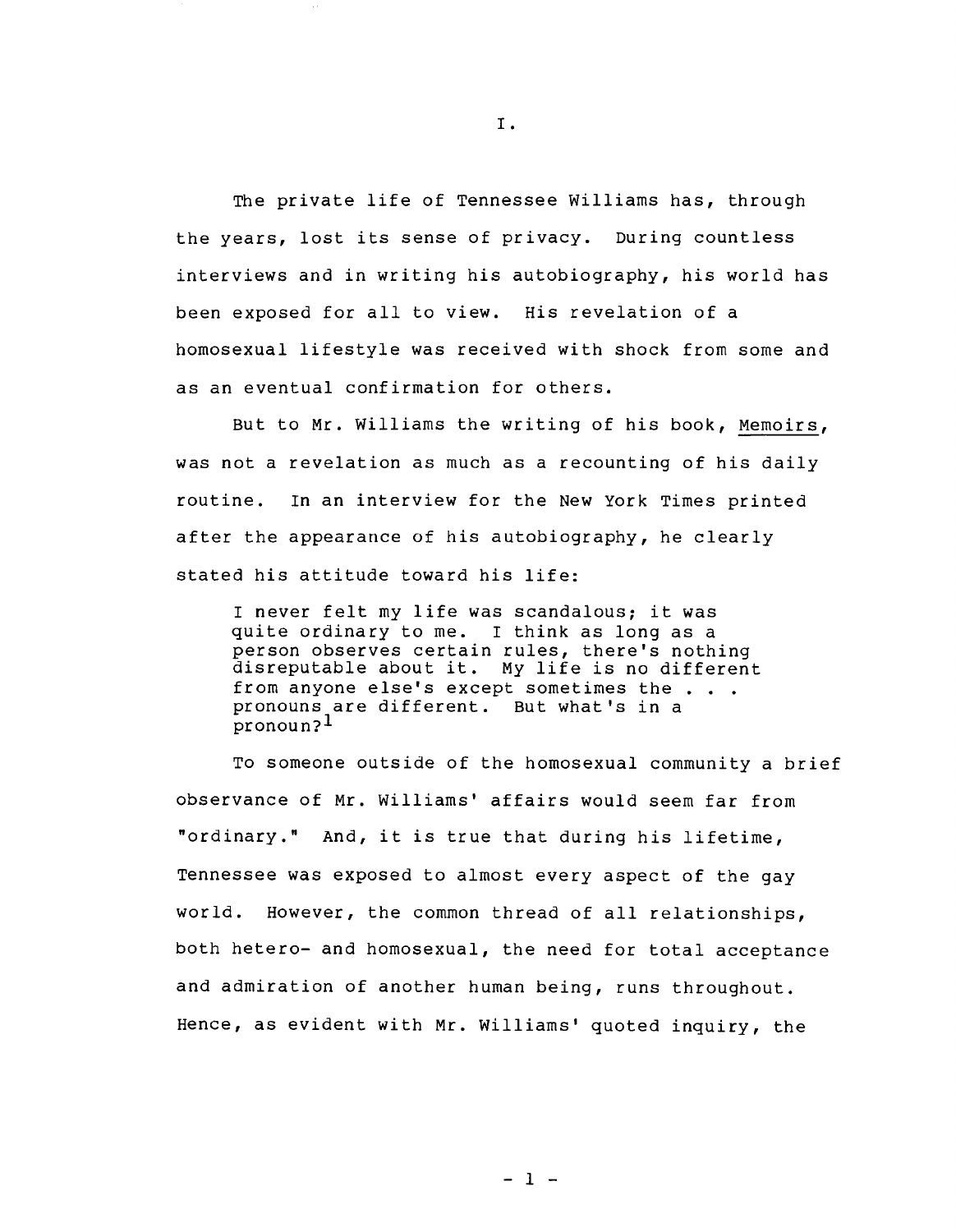homosexual does not perceive his quest for another as unusual because of the gender of the person involved.

Tennessee's introduction to the gay world came while he was attending the University of Missouri. His first living quarters were confined to a room in a boardinghouse which he shared with another student. His bed was invaded by this other student one evening but Tennessee's shock and naivete quickly pushed him out, never to return again. Through his father's interventions, Tennessee quickly became a pledge and a house member for the Alpha Tau Omega fraternity.

While there, an attachment with a fraternity brother arose. For some time this relationship was kept to light horseplay with very little sexual connotations. In reality, the most to which this haphazard affair ever progressed was sleeping in the same bed while in each other's arms. Tennessee would later state his regret that this "crazily sweet love-affair" never materialized.<sup>2</sup> There can be no doubt that by this time Tennessee had realized his attraction to men would be lifelong.

For the remainder of his time at the university, Tennessee continued to have close friendships with both males and females. At a time when his sexual experimentation ran high, Tennessee was known to make love to all those who accepted his advances, or made them.

 $- 2 -$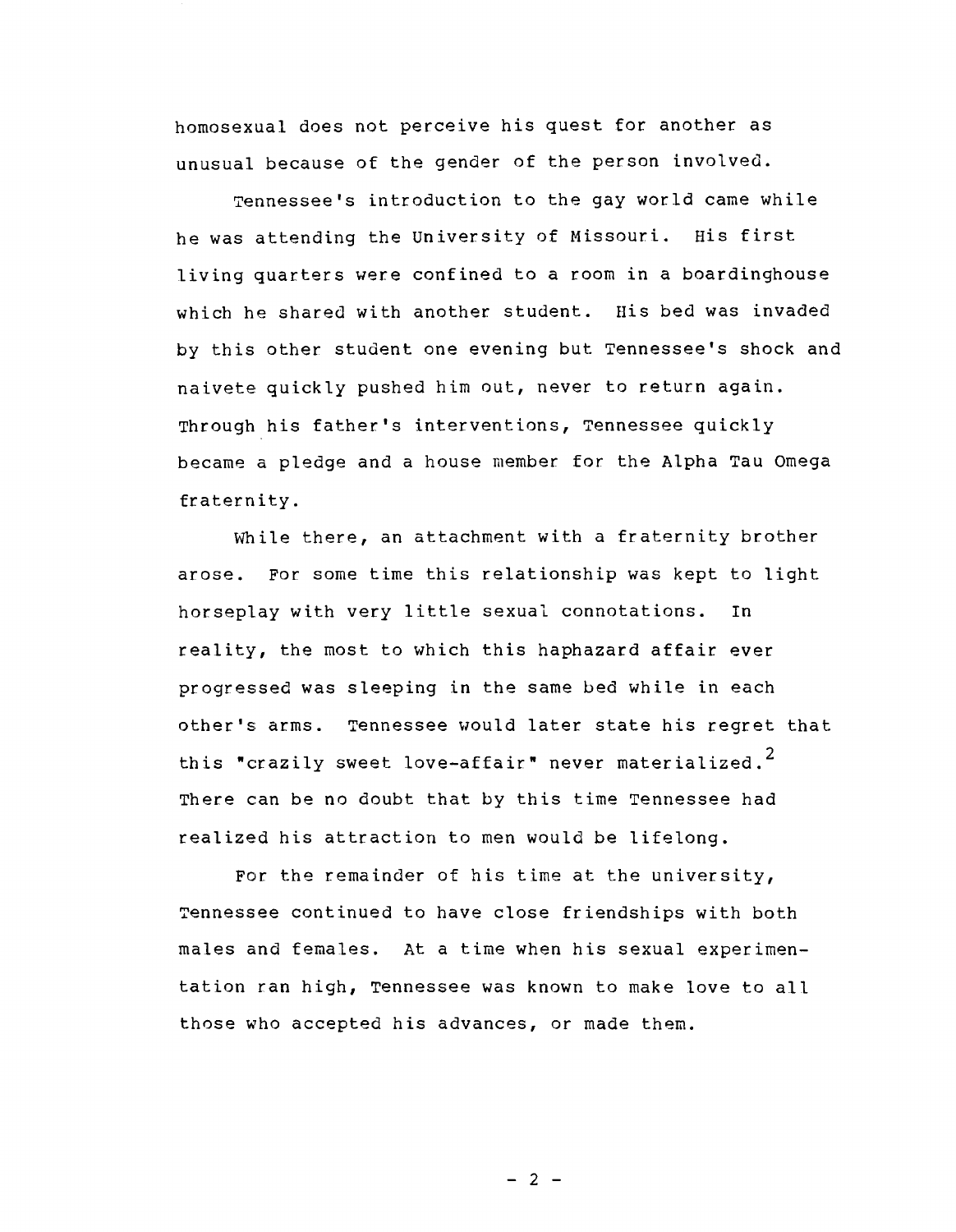However, he was made to see with increasing urgency that the emotion of caring for those he was with was confined to the men of the group.

His exposure to the gay world also increased with great speed. After moving on from the university to New Orleans and then New York, Tennessee experienced some of the unpleasant aspects of his lifestyle. In his Memoirs, he discusses the repeated cruisings of Times Square with a friend. This blatant search for sexual partners without regard for emotion was successful as often as not. It was not without violence though. Once, the pick-ups became abusive and severely beat Tennessee and his friend back in their apartments. On a positive side, Tennessee felt exposure to the dark side of life and such cruelty helped him to more fully appreciate the gentleness and caring he was to experience later in life.<sup>3</sup>

The object of Tennessee's first love was a young man named Kip whom he met during the summer of 1940 in Provincetown. This seaside Massachusetts community has long been known as a gathering spot for homosexuals. During the summer, their relationship blossomed into a cherished memory that Tennessee was never to forget. A person's first love usually defines the bounds for all that follow and Tennessee's was no exception. In Tennessee's case this created a great image that would be hard to recreate since his admiration for Kip was nothing short of worship.

 $- 3 -$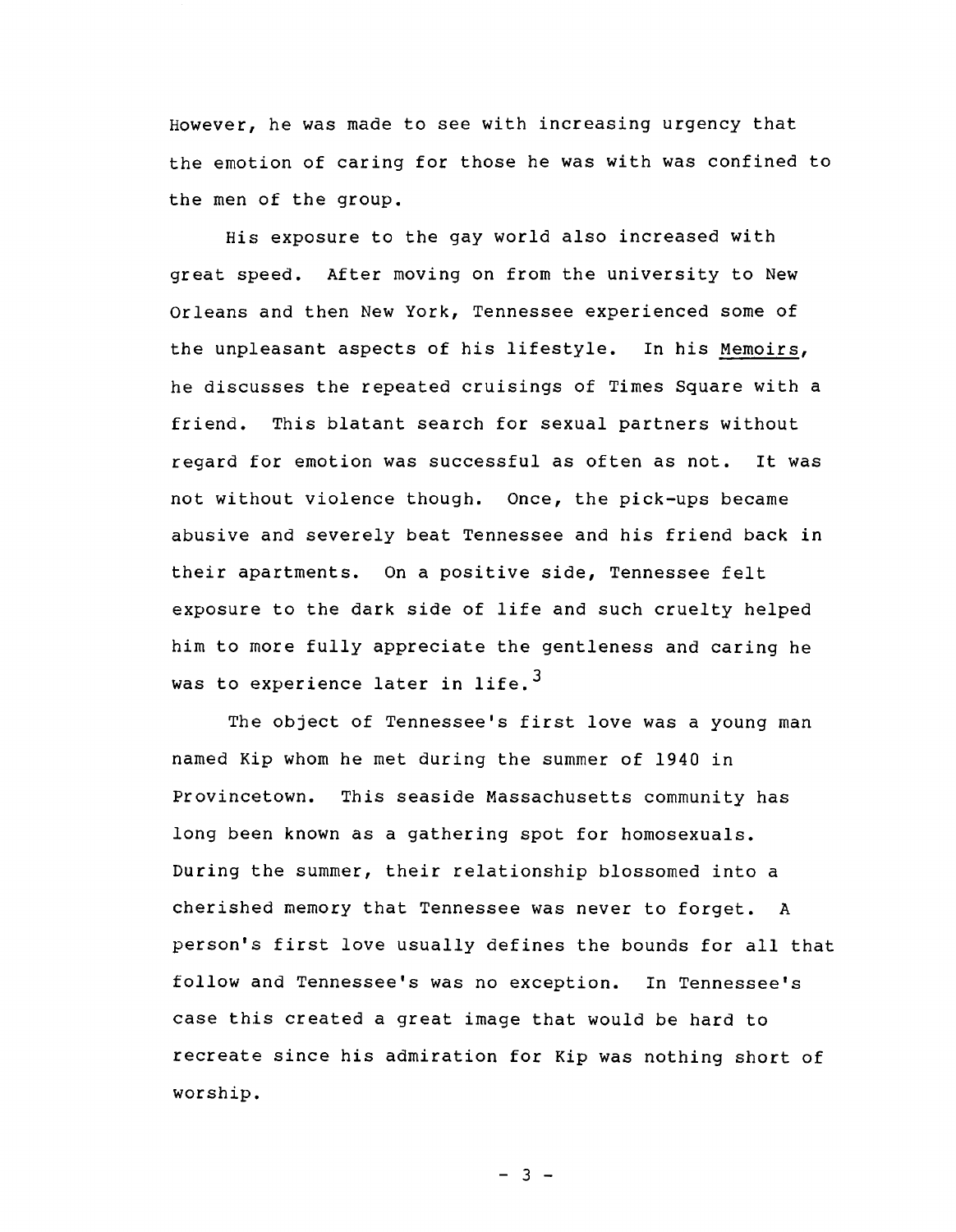It was also during this summer that Tennessee was to experience one of life's tragedies; his loved one was removed from his life. One afternoon, during a bike ride back from the beach, Kip informed Tennessee he had been urged to leave their relationship. An intruding girl had informed Kip that Tennessee was turning him into a homosexual and, knowing enough of that world, Kip had decided he must resist.

Tennessee was not to see Kip again until the latter was confined to his deathbed at the age of twenty-six. Upon hearing this, Tennessee immediately returned to him with a renewed sense of lost love. It can be clearly seen that Tennessee did not hold Kip responsible for his pain that summer, but only remembered the joy and knowledge he had gained from him.<sup>4</sup>

The next relationship of any importance was not to begin until many years later, with a Sicilian named Frank Merlo. Before this meeting occurred, Tennessee was to realize a few important facts. During the winter of 1944-45, while in Chicago with The Glass Menagerie, Tennessee became frustrated with one night stands. "It was about this time", he wrote in his Memoirs, "that I began to look for more permanent, I mean relatively permanent, relations with young men. $\frac{5}{10}$  This search was to last for three more years when, at that time, he was to begin his first continuing relationship with Frank Merlo. Actually, the two had been introduced a year prior and had spent the

 $- 4 -$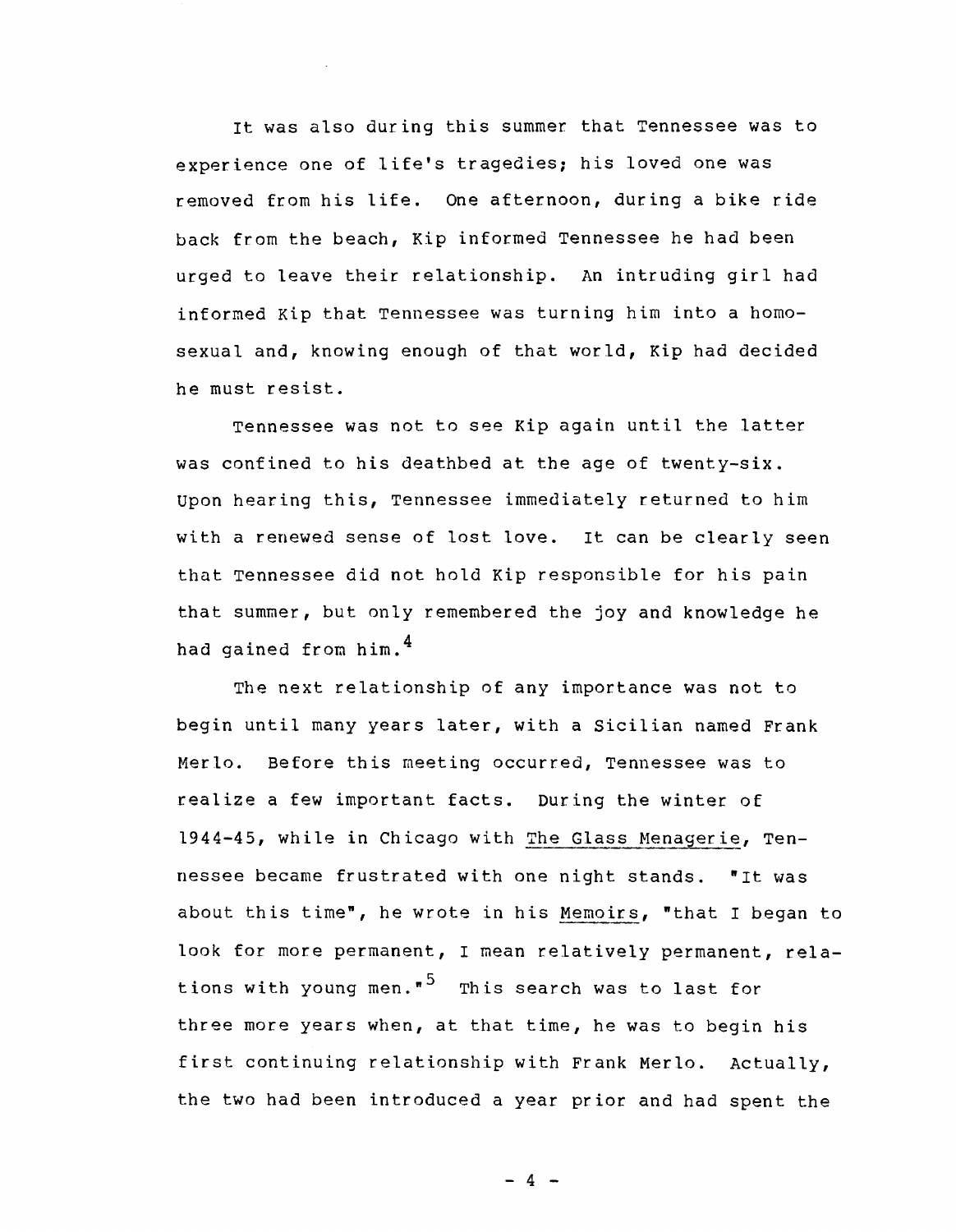evening in bed together. An accidental re-encounter was to bring them into this lasting affair.

Tennessee admits to being wary of anything permanent and asked Frank to, at first, only spend every other night at his apartment. A trip home to st. Louis was to make Tennessee realize how deeply he had fallen for Frank:

And it was while I was there under the maternal roof that it became unmistakably clear to me that my heart, too long accustomed to transitory attachments, had found in the young Sicilian a home at last.<sup>6</sup>

Upon returning to his apartment in New York he found Frank asleep in his bed, which was to be his place for fourteen y~ars.

Theirs was not to be a perfect relationship. They experienced all the emotions involved when two people are in love and spend every day together. There was jealousy on both parts as soon as a suspected third party entered the scene. However, it is widely believed that during this time they remained faithful to each other.

Merlo was not only Tennessee's lover but a friend and companion, and he was the one to keep order in their lives. He was paid, as a personal secretary, throughout the fourteen years and was taken care of even after their eventual split. His duties included taking care of whichever residence they happened to be using, making the business appointments and reminding Mr. Williams to keep them.

This is probably the one relationship that held any meaning for Tennessee. If Kip was Tennessee's only true

 $-5 -$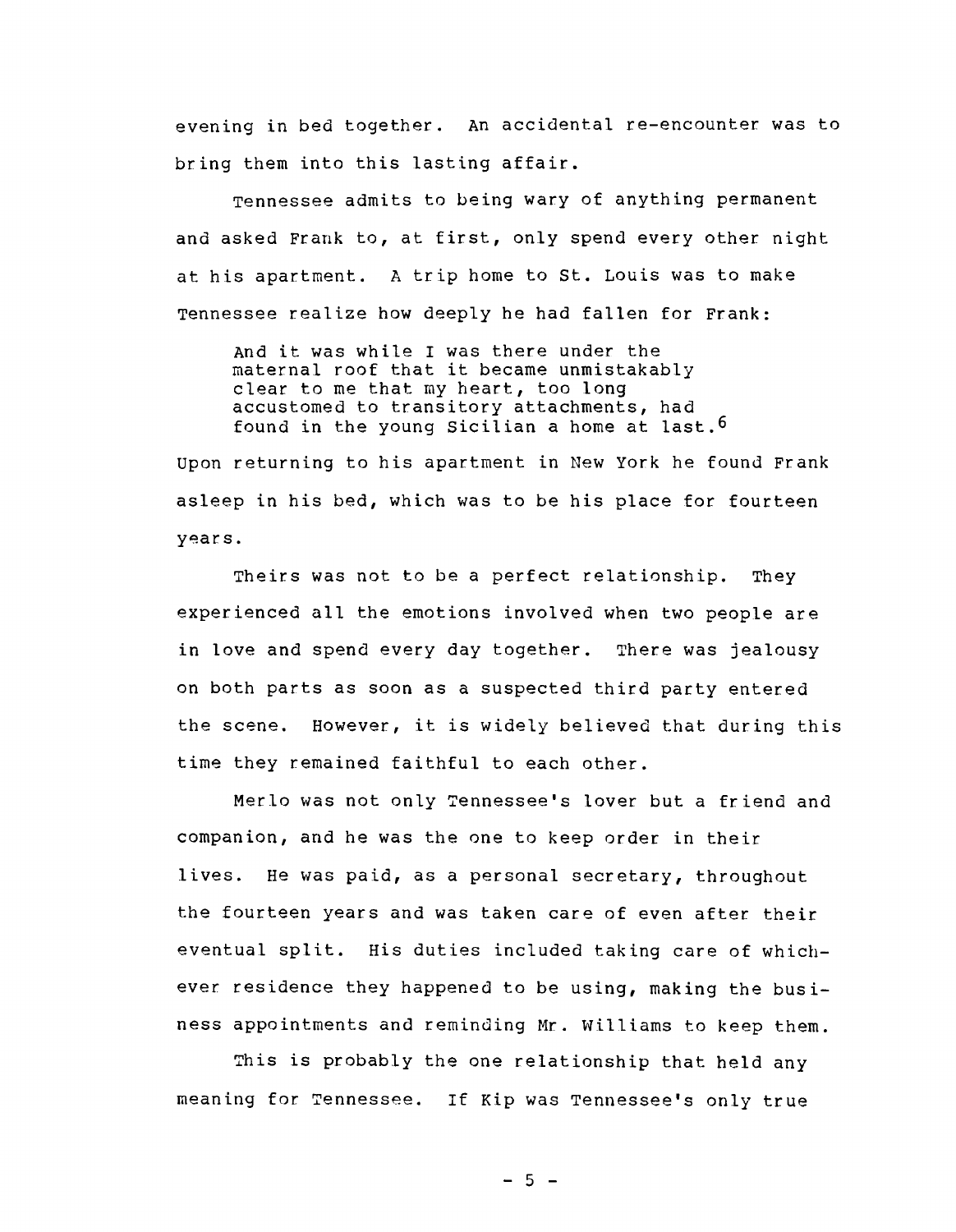love, then Frank Merlo, through his undying commitment and time, was to become his only true lover. During their relationship they were never apart from one another for any significant length of time. Their relationship was comparable to, if not better than, most heterosexual marriages.

In the early 1960's, they had reached a trying time for both. Tennessee's professional life had been weak for some time and was a source of anguish. Also, Frank was becoming physically weak due to cancer. As Tennessee became increasingly irritable and restless, Frank was just not strong enough to deal with such things on a continual basis. Finally, after fourteen years, Frank Merlo moved out from under the roof of playwright Tennessee Williams.

A short time later, Tennessee was informed that his longtime companion was actually on the verge of death. Once again, Tennessee was faced with losing a loved one permanently. It became his concern to provide as much comfort for Frank as possible. During Frank's health decline, Tennessee moved him from the Key West home to the one in New York to a location in Nantucket, wherever Frank felt the most comfortable. Through the entire span of the illness, the doctor's bills were also covered by Tennessee. <sup>7</sup>

After Frank's death Tennessee was to fall into a seven-year depression. He turned to drugs and alcohol to fill the void in his life that had been created by the

 $- 6 -$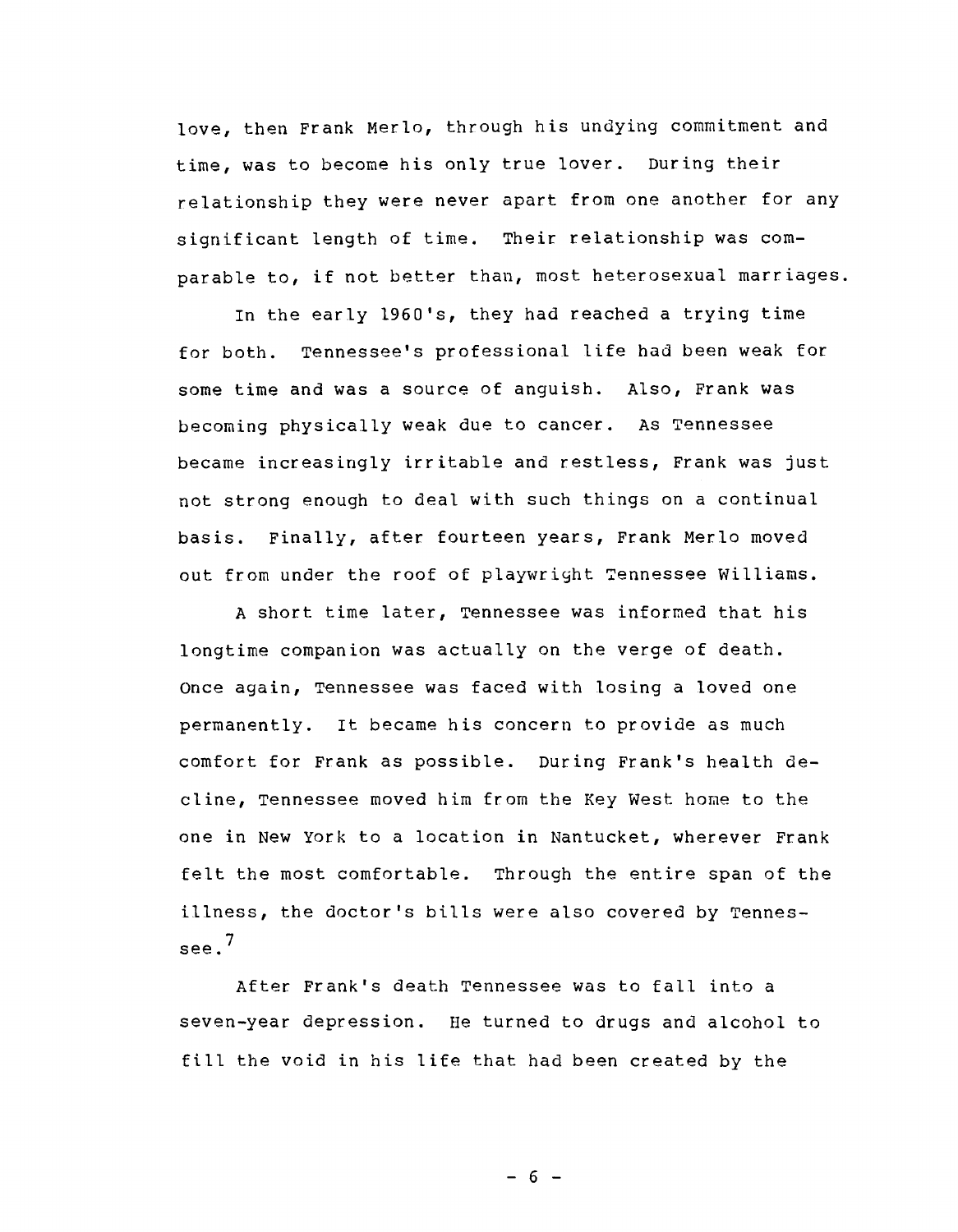death of Frank. His career sagged greatly during this period and many of the plays written during the sixties are considered by many to be substandard.

This was not to be Tennessee's last relationship however. He again returned to a life and attitude similar to his time before Merlo. After growing accustomed to having someone around to handle his business, a few of these passing affairs stayed a short period and filled in, somewhat, as a personal secretary.

Tennessee Williams was a highly sexually charged man and he probably kept someone around until the day he died. Kenneth Tyman had his own thoughts about Tennessee's search for love and his subsequent relationships:

> He longs for intimacy but shrinks from its responsibilities. Somewhere in the past, before he became famous, lies the one perfect passion; its object parted from him and afterward died of cancer. Since then, too cautious to spoil perfection by trying to repeat it, he has kept all emotional relationships deliberately casual. He will incur no more emotional debts, nor extend any more emotional credit.<sup>8</sup>

Since this appeared in print in 1956, it clearly does not hold true for his relationship with Merlo; however, that could easily prove to have been the only exception.

From the corners of Times Square to a fourteen-year relationship, Tennessee Williams had seen all sides of the homosexual world. He was one to learn from each experience and never forgot his feelings of the time. His thoughts about the two extremes:

 $- 7 -$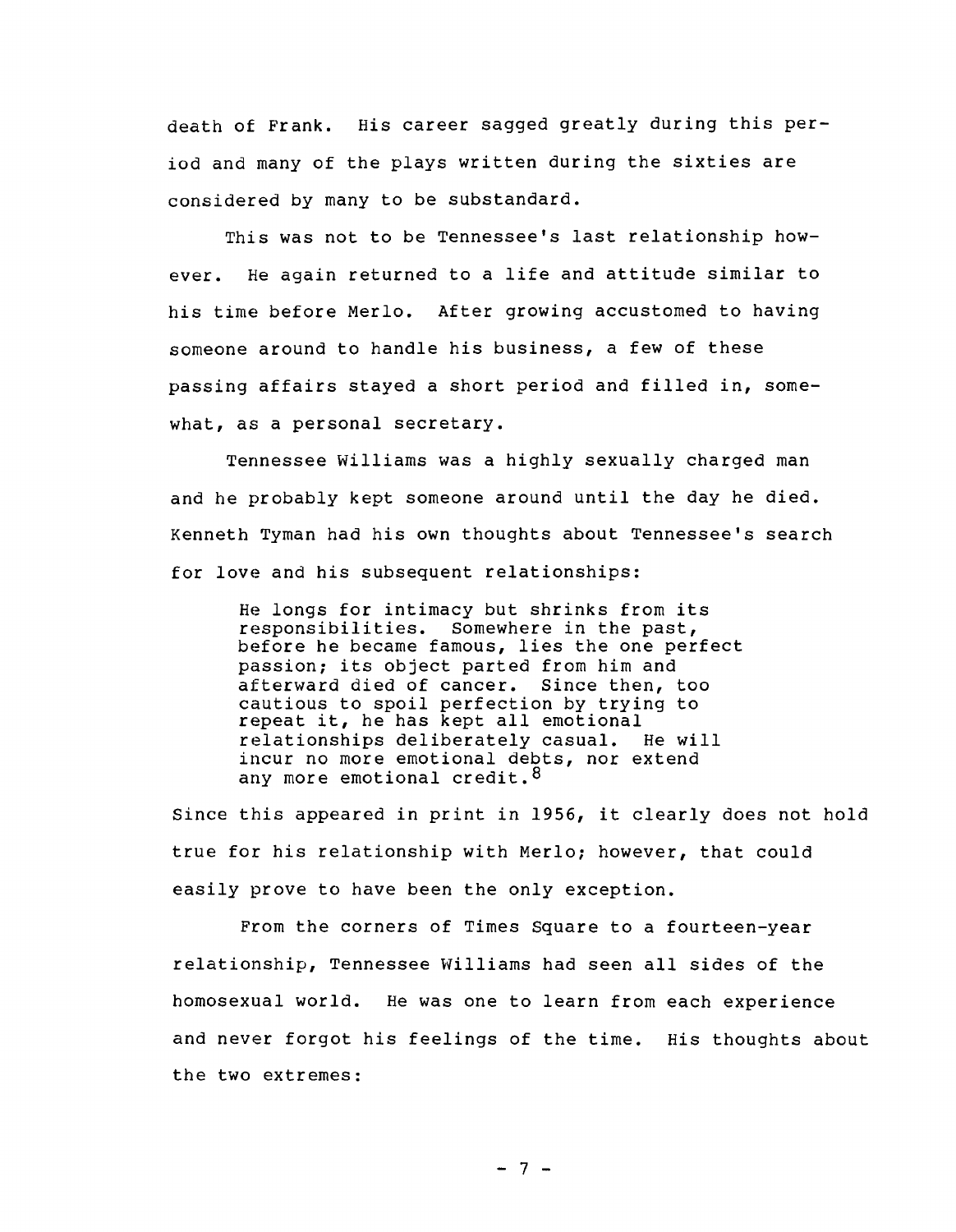There's nothing emptier, nothing more embarassing than a street-corner pickup. usually you get crabs and you're lucky if you don't get the clap and each time It you don't get the clap and each time<br>a little bit of your heart is chipped off and thrown into the gutter.<sup>9</sup>

And:

As long as Frank was well, I was happy. He had a gift for creating a life and, when he ceased to be alive, I couldn't<br>create a life for myself.<sup>10</sup>

Through all this Tennessee still considered his an ordinary life. Even to many homosexuals some of his experiences are not to be known. But thanks to his honesty and straightforward attitude about his existence we can at least be aware of his experiences and further appreciate the playwright because of it.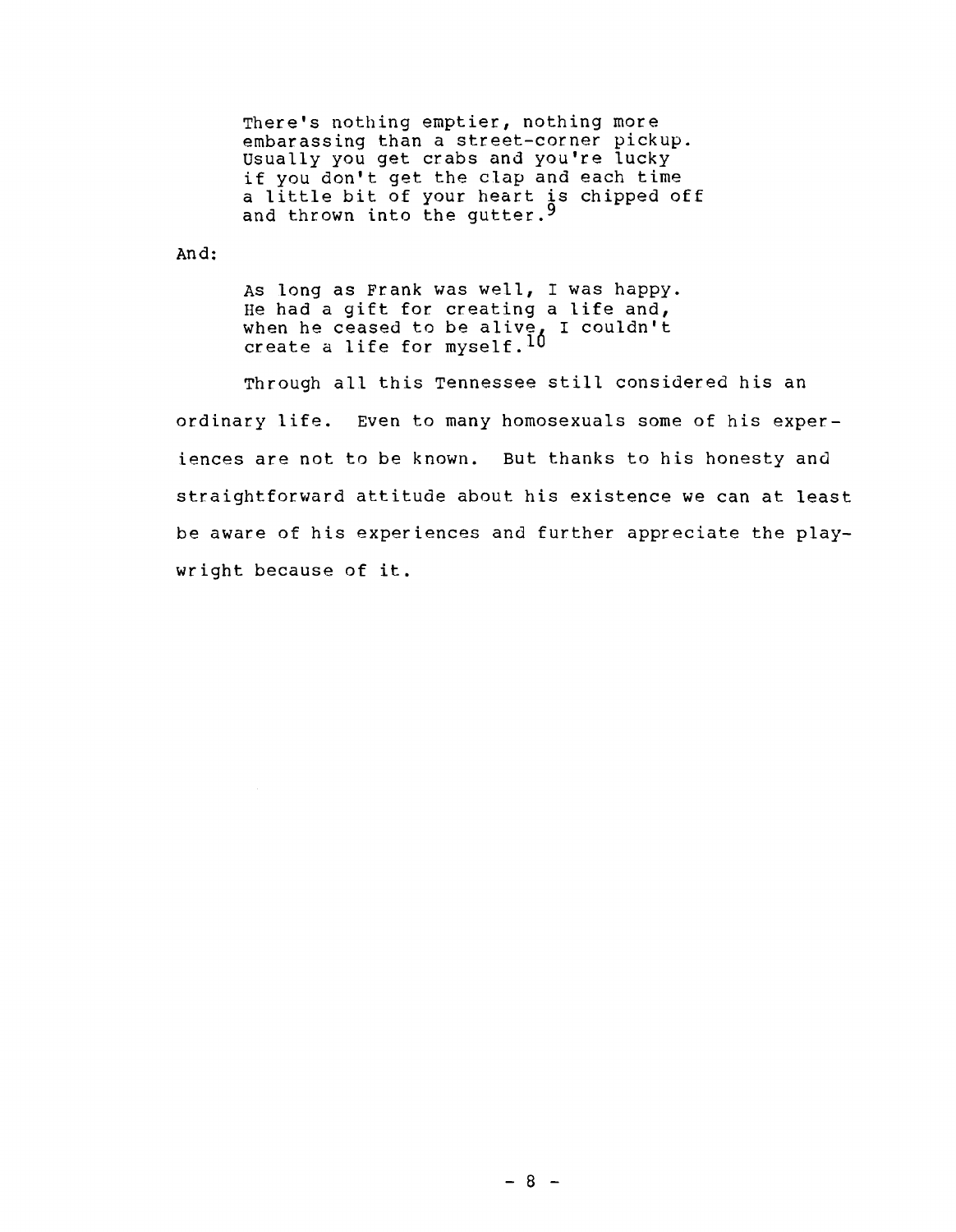In many of Tennessee Williams' plays he introduces a homosexual character, a role he could well understand. This character is rarely one of the most prominent and sometimes is never seen. Never wanting to limit his audience, Tennessee used these characters to show their interaction among other homosexuals and heterosexuals alike. In this way we can view them with an open mind and hopefully learn to understand them. A closer look at the homosexuals in some of his plays will help to illustrate this point.

In one of Tennessee's most renowned plays, A Streetcar Named Desire, we are shown a homosexual character. When one thinks of this award-winning drama, the character of Blanche DuBois is probably first to come to mind. The fragile, Southern belle whose tragic insanity becomes apparent is one of Tennessee Williams' most talked about women. At the base of Blanche's problems is her ill-fated marriage to a homosexual.

In Scene Six, Blanche relates to a new admirer the story of her early marriage. When both she and Alan Grey were very young they ran off and married. For her it was her first love, for him it was a desperate plea for help. He felt Blanche was the type of kind, considerate person who could understand his problem and hopefully help him through it. However, he could not vocalize this to Blanche and she discovered his secret by accident.

II.

 $-9 -$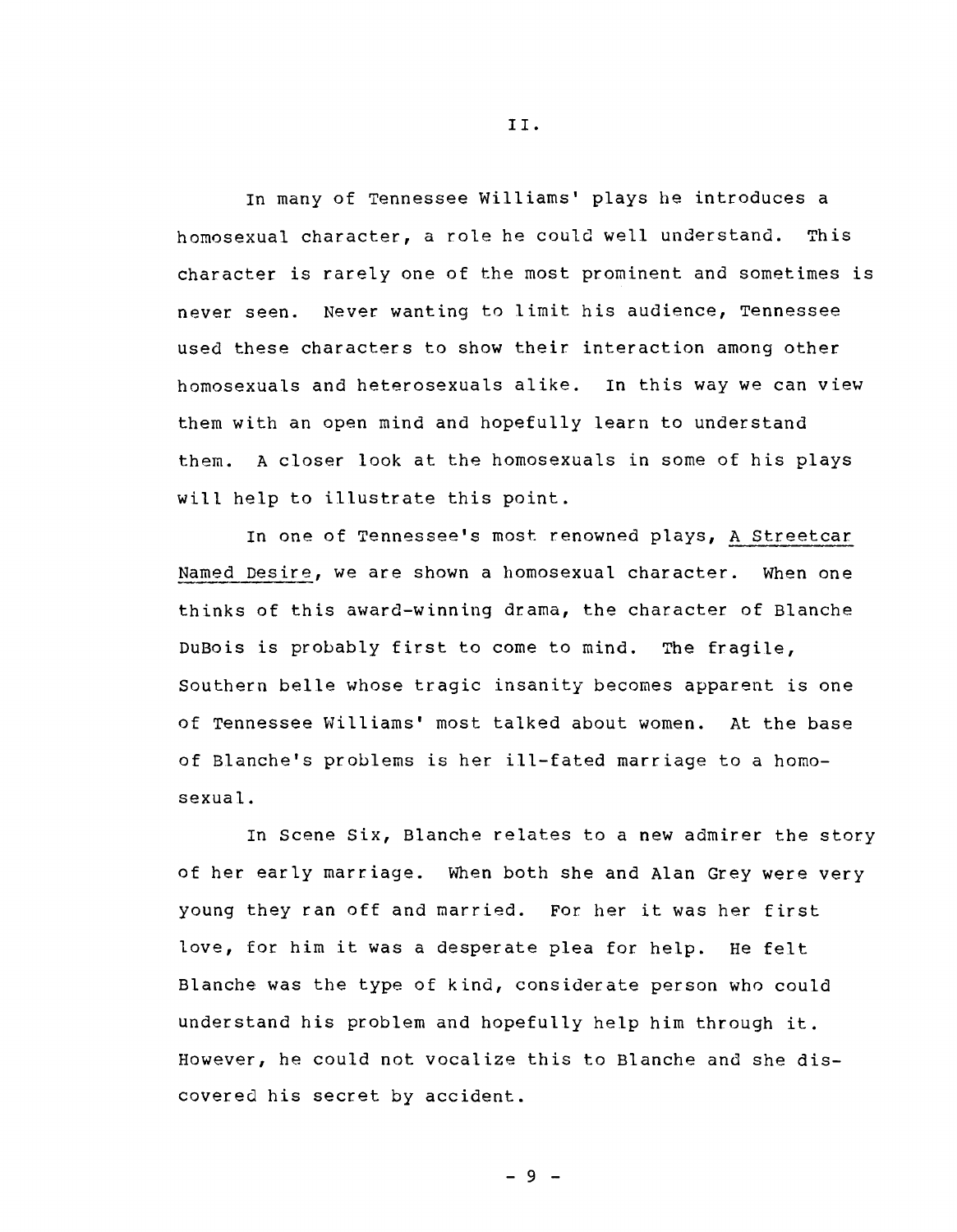One afternoon Blanche entered a room which she thought was empty but, in actuality, held her husband and an older man, a longtime friend of his. Pretending nothing was wrong, the three of them went to a party that evening. While dancing with Alan, Blanche unconsciously let her true feelings out. Without thinking she blurted out, "I saw! I know! You disgust me . . .<sup>"11</sup> Upon hearing these words Alan ran from the casino and shot himself.

As a result, Blanche must now live with the fact that the one thing she truly loved was cast away by her. To help her cope, she has in turn cast away the bad memories. She remembers Alan as the beautiful young poet she once knew whose love letters to her she still treasures. Her lack of understanding and compassion has thrown her into the world she now inhabits, that of the Elysian Fields.

To physically arrive at her sister's flat she has had to ride two streetcars, one named Desire and then the one named cemeteries. These correspond to her trip through life. After her marriage to Alan, she searched for "love" wherever it could be found. In doing so, she has slept with many men, including a young boy she taught. All of these were crude substitutes for her departed husband. Her antics with such people have led to her eventual demise.

When Blanche's brother-in-law, stanley Kowalski, learns the truth about her past, he is quick to inform his wife that her sister has been less than honest with them. Stella refuses to listen to his accusations, but she does have an

 $-10 -$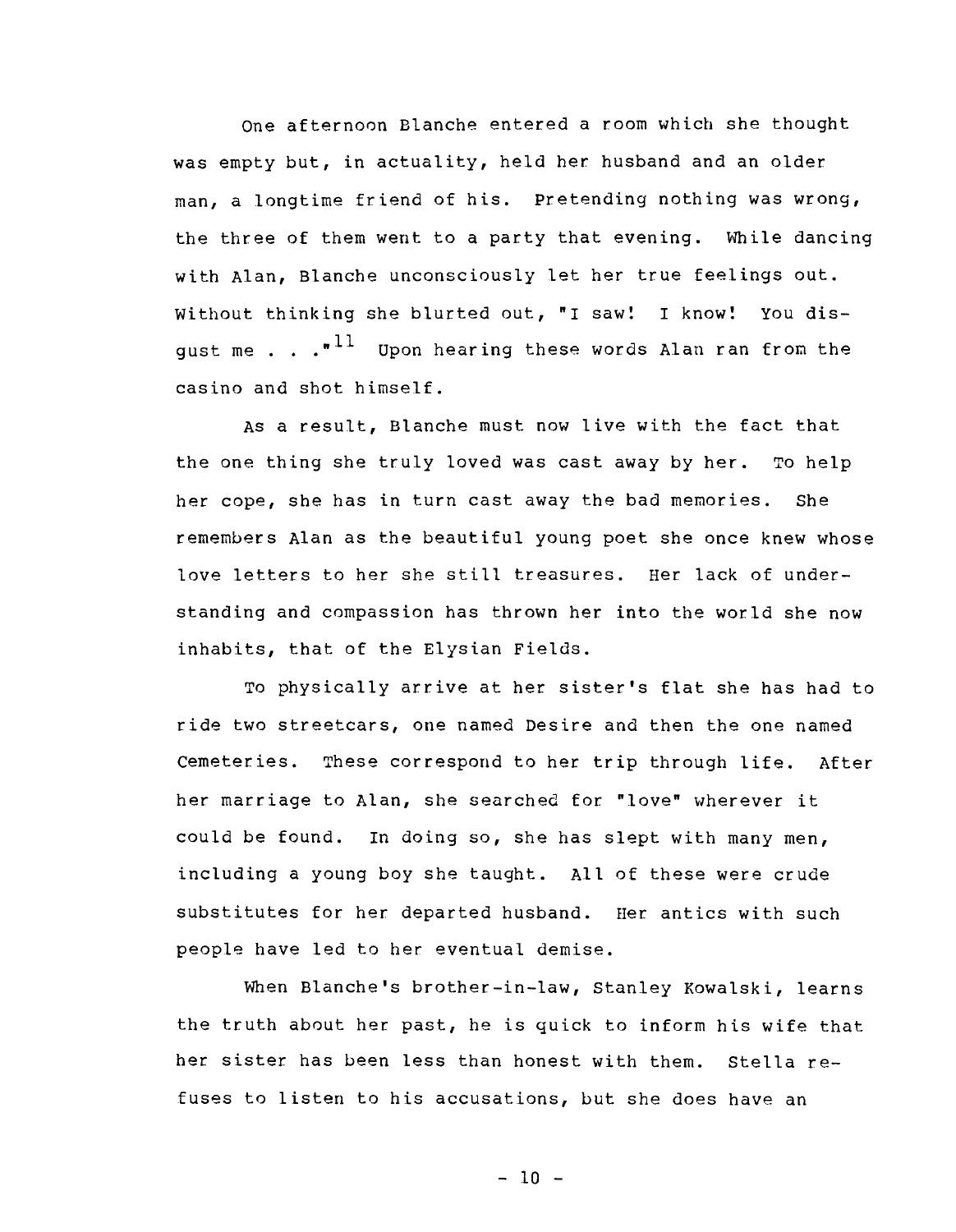explanation if they might prove to be true. We should be able to forgive Blanche because, after all, she was once married to someone who could not return her love. Stella continues to say, "This beautiful and talented young man was a degenerate.<sup>"12</sup>

In another of his earlier plays, Tennessee uses the suggestion of homosexuality to explain a marriage gone awry. In Cat on a Hot Tin Roof, one of the main circumstances examined is the farce that the marriage of Brick and Maggie has become. It is suggested that the reason for Brick's abstention might be his homosexual feelings toward a deceased friend.

Oddly enough, the playwright denies that Brick is homosexual. In an article for Theatre Arts, Tennessee had this to say:

It is his bitterness at Skipper's tragedy that has caused Brick to turn against his wife and find solace in drink, rather than any personal involvement. Although I do suggest that, at least at some time in his life, there have been unrealized abnormal tendencies. 13

However, during the course of the play, the mystery behind Brick's feelings is a major factor and those as close to him as his wife and father confront him with the possibility of a homosexual yearning.

If there is mystery behind Brick, the feelings of Skipper, his best friend, become quite obvious. Maggie confesses to an affair she had with Skipper. She describes the act as follows, "And we both made love to each other to dream it was you, both of us." $14$  It was also Maggie who

 $-11 -$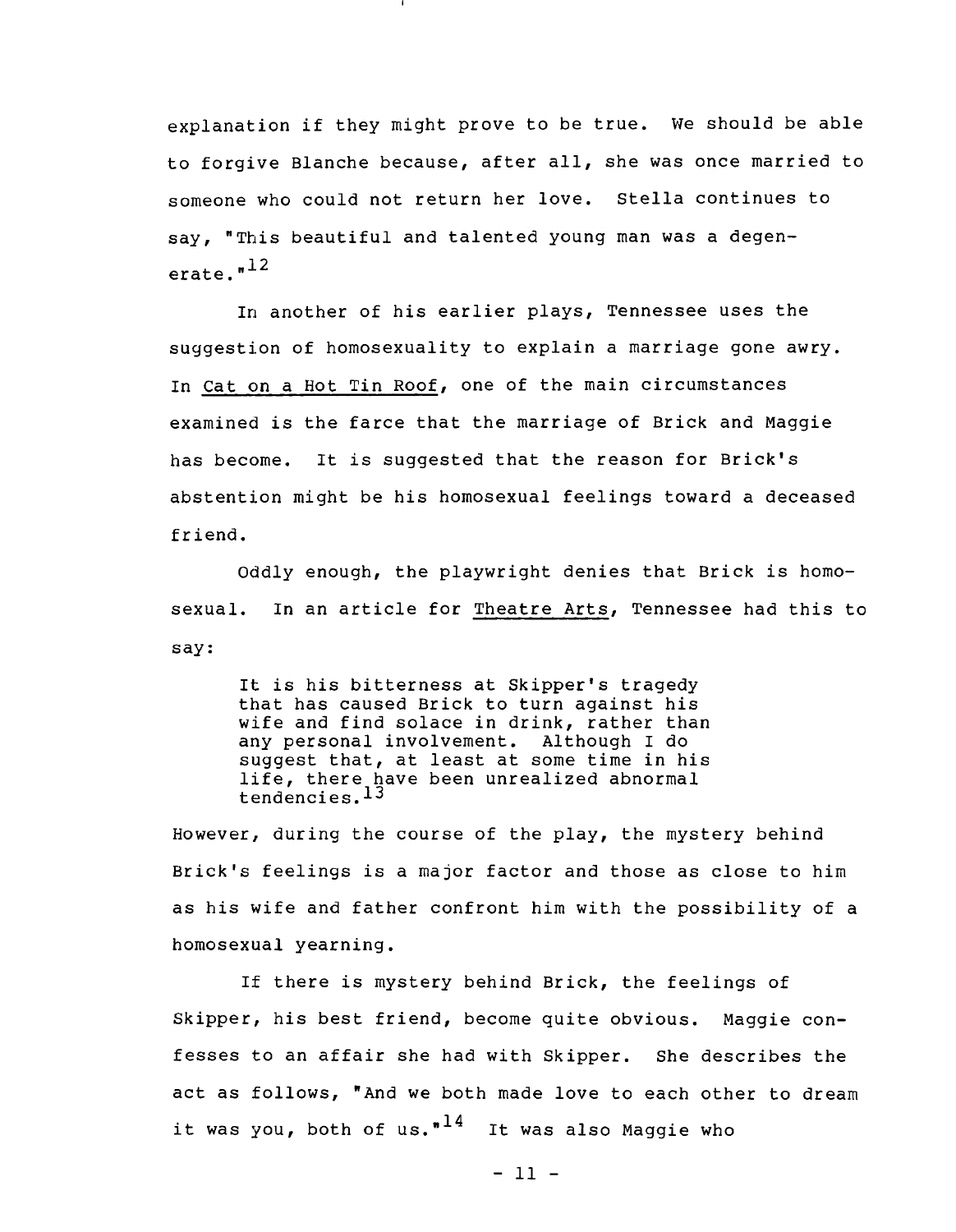verbally forced Skipper to realize his true feelings for Brick. This realization eventually destroyed Skipper, and consequently Brick.

The last time Brick heard from Skipper was a phone conversation, "in which he made a drunken confession to me and on which I hung up." $^{15}$  Hung up because he was afraid of his true feelings? At any rate, Brick has had to live with the knowledge that he turned away his best friend when he possibly needed him most.

These two men were trapped in a relationship that was too extraordinary for most people. As Brick explained to Big Daddy, "Normal? No!--it was too rare to be normal, any true thing between two people is too rare to be normal."<sup>16</sup> If Brick would just have been strong enough to help his friend through a difficult time, he could still have both a friend and a wife. But, as we are shown, he has neither. And since, because of death, he can no longer have his friend, he is less willing to take back his wife.

In both Streetcar and Cat we have witnessed the homosexual during a plea for help, maybe for salvation from a wretched life. And in both cases the hoped for savior, Blanche and Brick, could not handle the situation. In Brick's silence we can almost hear Blanche's harsh words. Neither character contained the quality of compassion which would have carried them through the ordeal.

As social values were altered during the Sixties Tennessee became more bold and allowed his homosexual

 $- 12 -$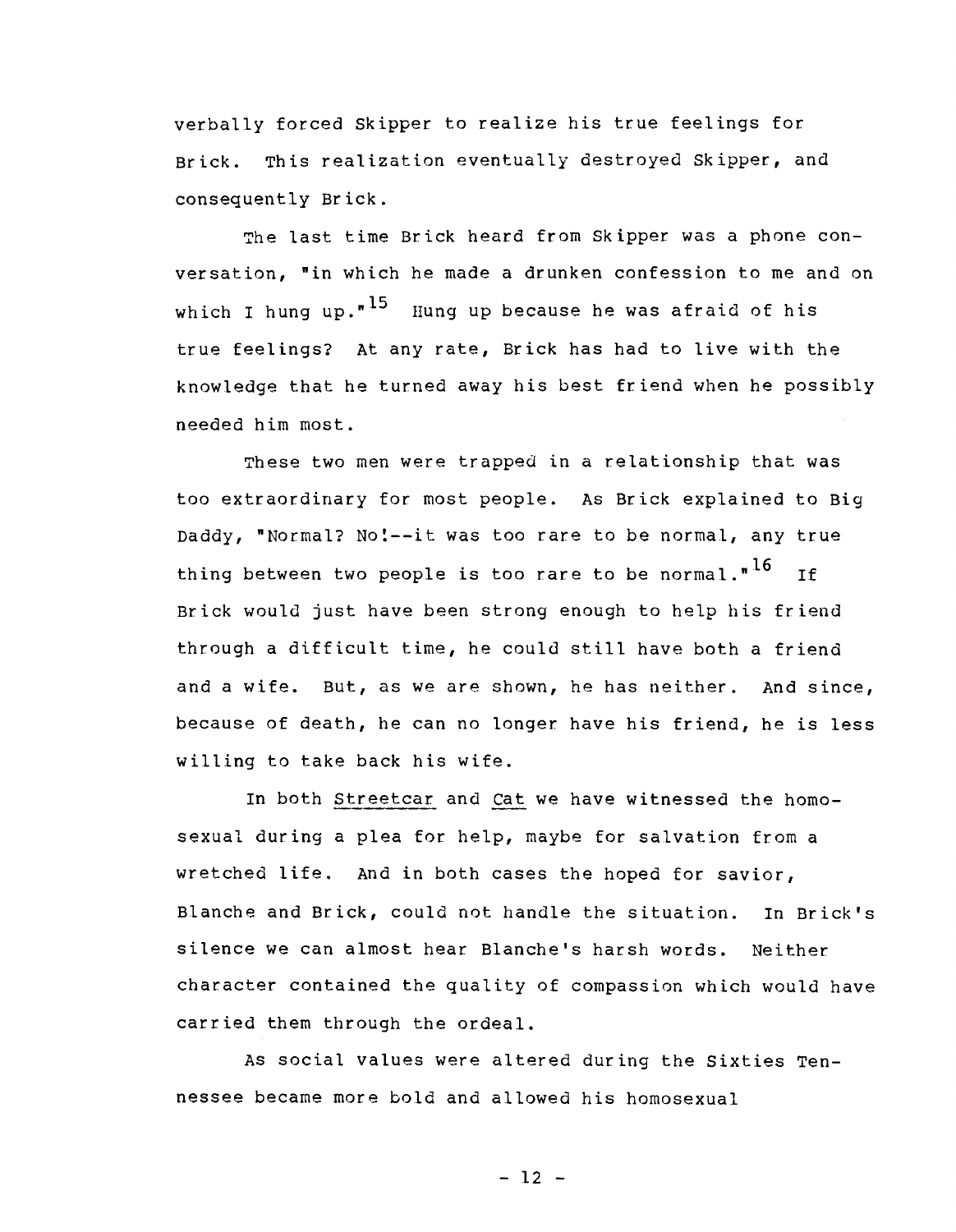characters to become more visible. The personal thoughts and feelings of these characters could now be examined. The focus of their presence had changed from how they affected others to a reflection of their own lives.

Small Craft Warnings is a play which views the lives of a select group of patrons of a small California seaside bar. We not only are exposed to these misfits individually but as a unified whole. One by one, each character delivers a soliloquy during which the audience learns his or her innermost thoughts.

One of the more tragic figures in this play is a young woman named Leona. She has had to watch the deterioration and eventual death of her younger brother who suffered from pernicious anemia. Having lost him at such a young age she has tended to idolize her brother. She seems to have been his only family and cared for him as he grew increasingly ill.

Having such a close relationship with her brother, she was exposed to his homosexual lifestyle. As a way of explanation she states:

. . . a disease, a condition like that would make any boy too weak to go with a woman, but he was so full of love he had to give it to someone like his music.<sup>17</sup>

Obviously she feels her brother's sexuality was not a matter of choice. However, in examining her idealistic words, she obviously knows very little. How much less demanding and exhausting is it to love a man than a woman?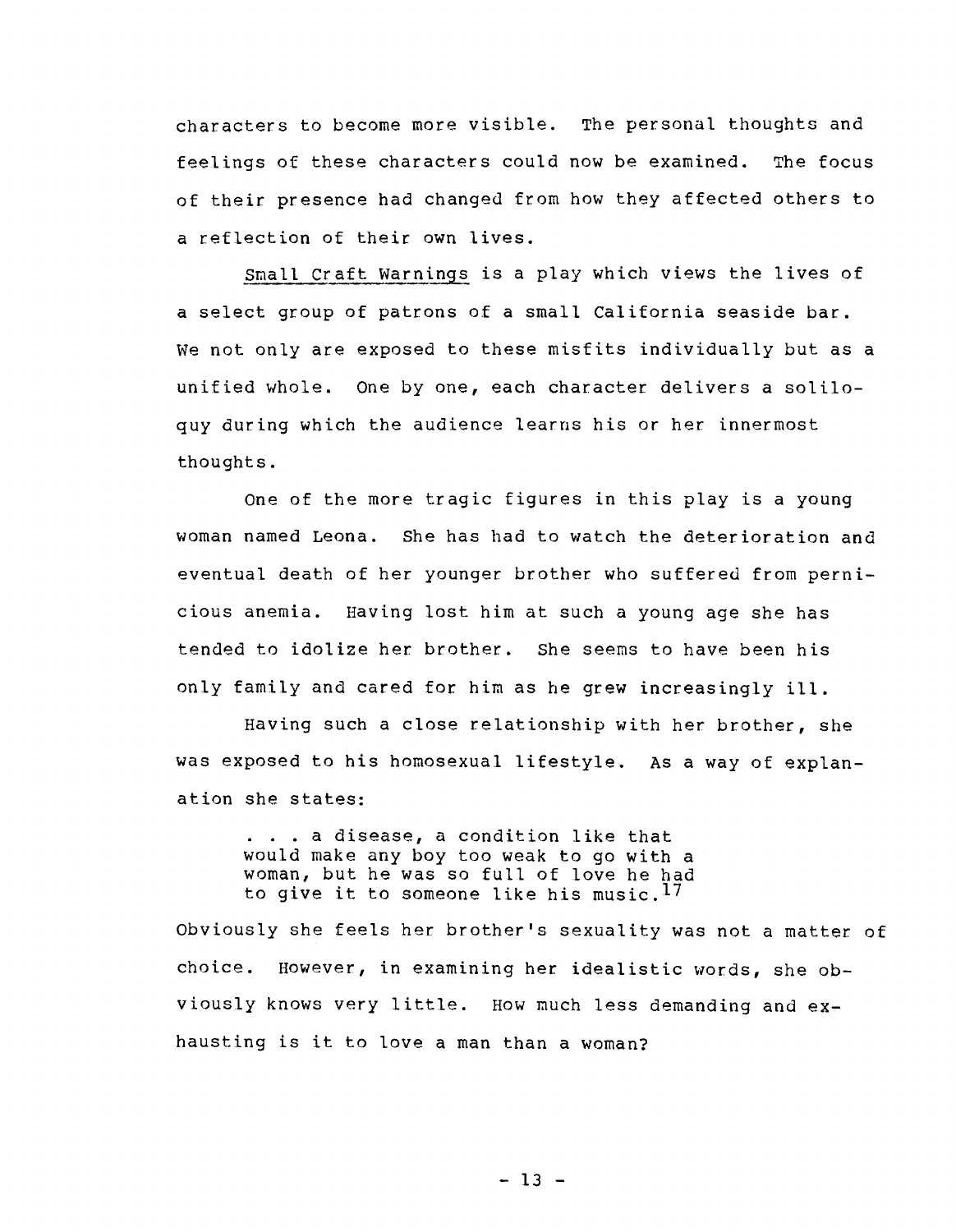She later expresses her thankfulness that her brother has been spared a long life of such activity. As she mentions, **"I**  know the gay scene . . . I know how full it is of sickness and sadness.  $\cdot$  .<sup>"18</sup> We are never informed as to specifics but are at least privy to her true feelings about homosexuality. It is a cruel world that her brother was trapped into and, in her mind, probably had a hand in his premature death.

Later in the play we are introduced to two characters who represent to Leona the brother she remembers and the person she's afraid he might have become. Bobby, a young Iowan on his first trip west, is overwhelmed by the charm of life. Everything is such a wonderful experience and his naivete radiates from him. He has allowed himself to be picked up by this older man because he thought him to be helpful.

Quentin is a hardened homosexual who has become cynical about everything. He expresses some regret when he says:

There's a coarseness, a deadening coarseness,<br>in the experience of most homosexuals. The in the experience of most homosexuals. experiences are quick, and hard, and brutal, and the pattern of them is practically unchanging. 19

We hear a possible regret of having nothing permanent, tender or worthy to show for his travel through time.

The appearance of the two men, especially together, is used to show the sharp contrast of time. It's almost as if everyone wanders into a homosexual life with wide-eyed enthusiasm and exits with cold misgivings. Bobby's reaction to his first sight of the Pacific Ocean has a morose effect on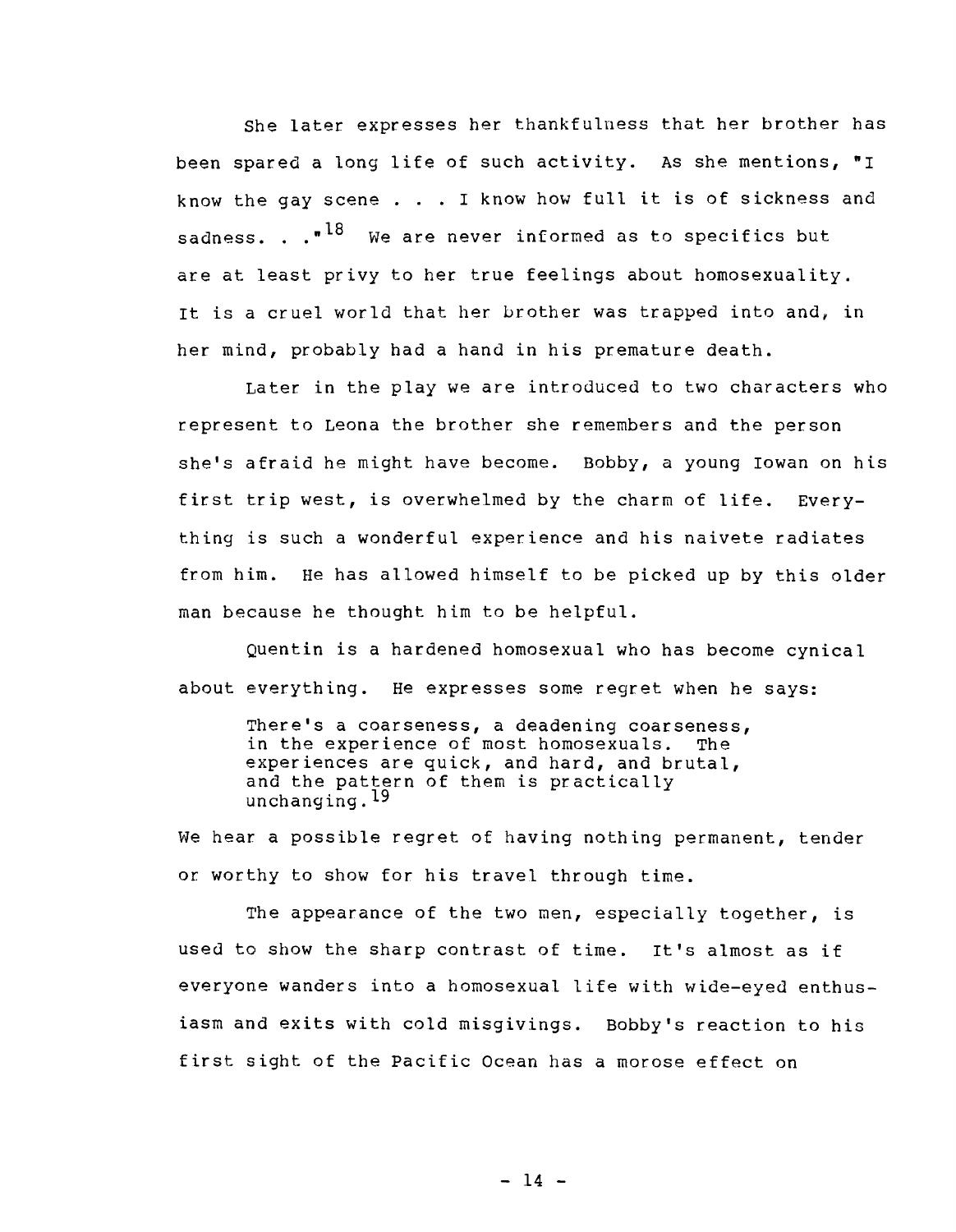Quentin, who realizes, **" .** .. this excitement of his reminded me of my having lost the ability to say: 'My God!' instead of just: 'Oh,  $well'.$ "<sup>20</sup>

In another of Tennessee's plays we are once again introduced to a group of unfortunate souls who seem to have gravitated toward a common ground. In Vieux carre, this common ground is an apartment house owned and overlooked by a crazed woman, Mrs. Wire. Her boarders are less than admirable but, at this point in time, Mrs. Wire will accept anyone. She rarely receives payment for her rooms but always has someone around to hear her grievances.

"Yes, loneliness is an--afflication." $^{21}$  And loneliness is what each character suffers. During the course of the play, each is trying in his own way to find a cure for this affliction. One such character is an artist called Nightingale. He is a man dying from tuberculosis who tries to hide his loneliness in bed with whomever. Because he is alone at a time when someone is most needed, we can be assured that for his whole life he has had nothing but random encounters that parted with the morning sun. This is confirmed when he states, "Love can happen like that. For one night only." $^{22}$ 

A writer who also lives in the apartment falls prey to Nightingale's advances. Never mentioned by name, The Writer has confessed to one homosexual experience. New to New Orleans from st. Louis, The Writer met a handsome paratrooper at a New year's party, was satisfied by this man and, not uncommon after a first encounter, fell in love with him. It is this admission

 $- 15 -$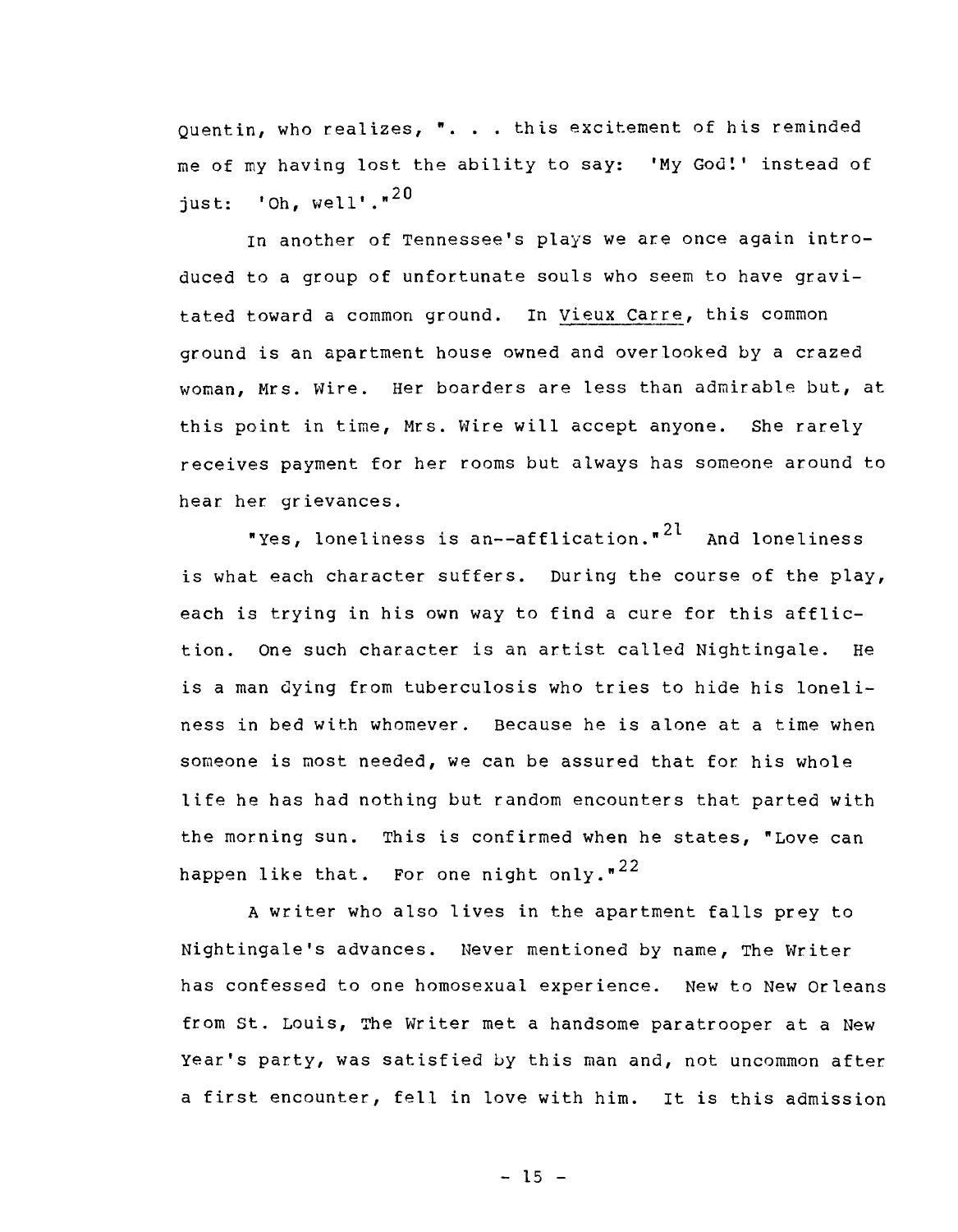that Nightingale uses when he approaches The Writer for his own enjoyment.

Having succumbed to Nightingale's tricks, The Writer becomes wary of him. The plywood partition that separates their beds becomes an impenetrable barrier. When later in the play Nightingale attempts to seduce him again, The Writer puts him off. Angered by this lack of tenderness, Nightingale warns The Writer:

And I don't want to catch yours, which is a cold in the heart, that's a hell of a lot more fatal to a boy with literary pretensions. 23

The Writer's heart is warmed again when he meets a newcomer to the apartment. Sky, a person as free as his name, has been detained briefly on his way west. He has left his fiancee close to their wedding day because he didn't feel ready. Sky is greatly admired by The Writer. The Writer realizes he is being trapped in this place and is elated when Sky extends an offer to join him. The relationship between the two men remains as friends for the time of the play. However, when Sky calls to leave, The Writer goes with him with a little apprehension. Who is to say what the future holds, but it seems The Writer has learned a valuable lesson while at the apartment house in the Vieux Carre. This is summed up in his remark, "You have to protect your heart." $^{24}$ 

These four plays present a wide range of homosexual characters. Having been one himself, Tennessee Williams could represent the group with a sense of honesty. In writing such works, Tennessee gave the public an adequate look at both the good and bad of such a lifestyle.

 $- 16 -$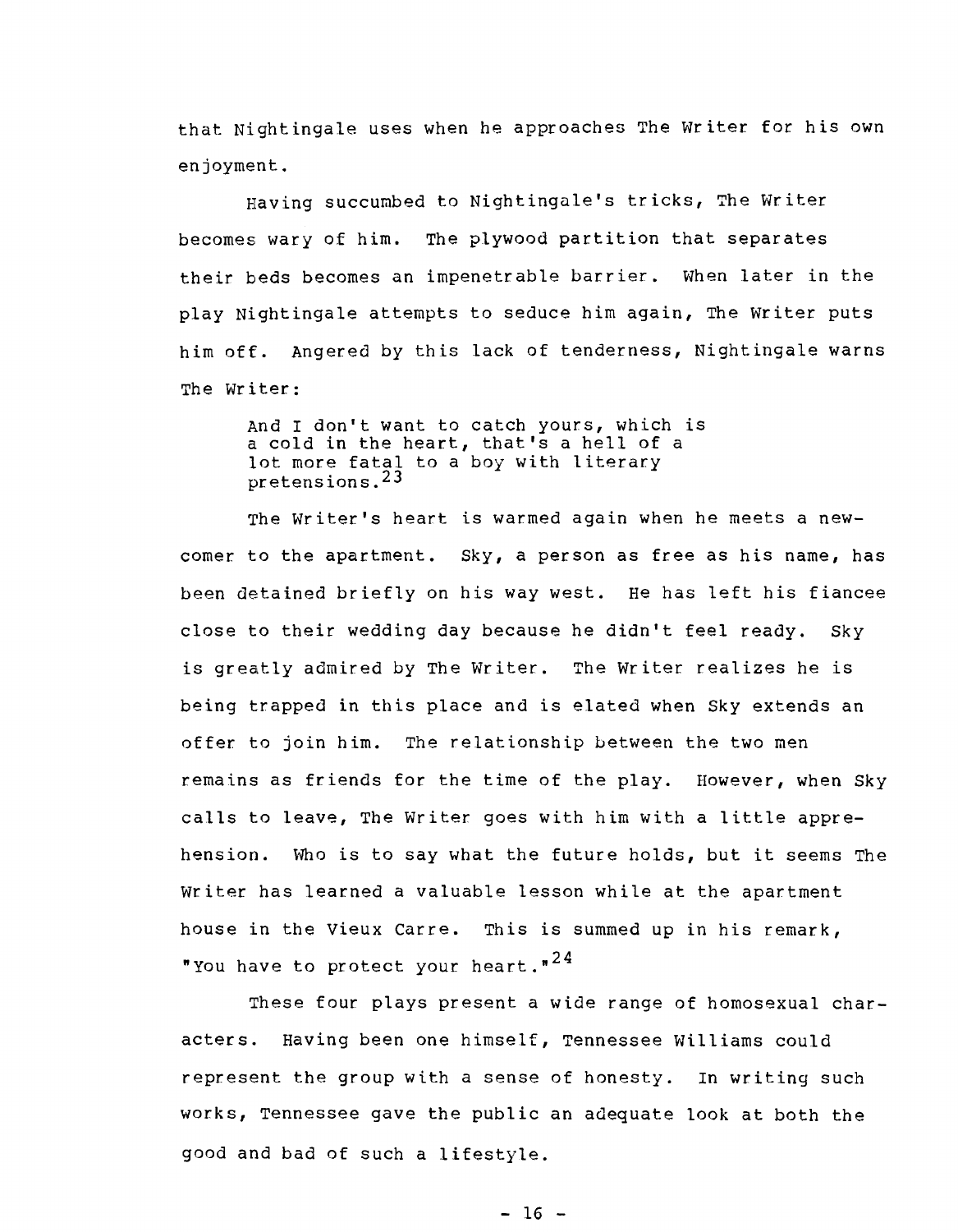Tennessee Williams--the writer, the homosexual. It would be hard to believe the experiences of one were removed from the other. But to what extent did they depend on each other? It is obvious that such a relationship existed when one considers the appearance of homosexual characters in his works. Being a member of the gay world, Tennessee would have an insight that, if ignored, would be a great injustice to his craft.

In most occupations, the private and professional aspects of life can be kept separate. When entering the office one's personal affairs can be left outside, to be resumed at the end of the day when business matters are forgotten. However, for a writer these two lives are intermingled and are quite difficult to separate. As Tennessee wrote in an article for the New York Times, "Perhaps no other occupation is more inclined to absorb the life of the man engaged in it than the writer's calling.<sup>"25</sup> Again, in his <u>Memoirs</u> he questions, "What is my profession but living and putting it all down in stories and plays and now in this book? $n^{26}$ 

There is no doubt his first accepted work, The Glass Menagerie, is autobiographical in nature. He has even stated that the characters of Laura and her family are closely modeled after his own family. He uses attributes of his sister, Rose, his mother and himself to establish the roles in this play. The action of the play, however, has less of an autobiographical basis, if any. Hence, from the beginning of

III.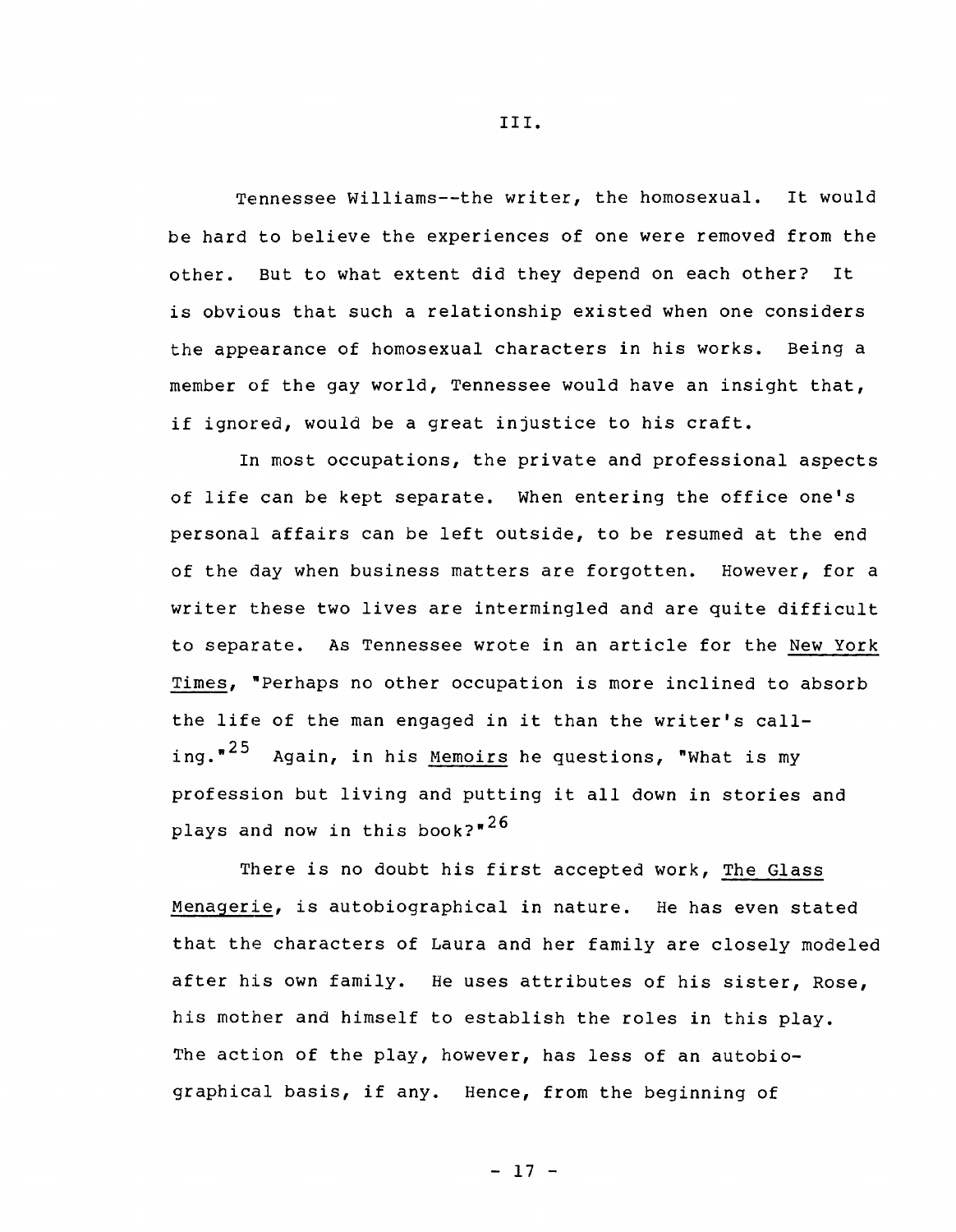his career Tennessee Williams used those people most familiar to him to create the characters of his plays. Thus, in examining the homosexuals in his works it should not be hard to believe that they too were drawn from people and experiences of his own life.

What was Tennessee trying to express with these characters? None of his plays are directed toward a homosexual audience; hence, the existence of gay theatre was not his motivation. The need for a release has been suggested by some to be his driving force. They propose that he wrote as a way of self-examination and of analyzing his own existence. Of this possibility 5igni Falk wrote:

The relationship between Tennessee Williams' private life that has been so extensively exploited by himself, his friends, his interviewers, and his critics, and his writings with its autobiographical basis seems to be, as he has often admitted, a form of psychotherapy.<sup>27</sup>

The view of homosexuality as an illness, a mental illness, that can be cured, has survived throughout many years. This outlook would support the classification of Tennessee's writing as psychotherapy. To some extent this was probably the case. Few of us go through life without learning from past experiences. Fewer still have the opportunity to write about them for others to read and heed. In an interview for the New york Times, Tennessee supported this idea:

There is, he insists, "very little" autobiography in his plays, except that they reflect somehow the particular psychological turmoil I was going through when I wrote them.  $28$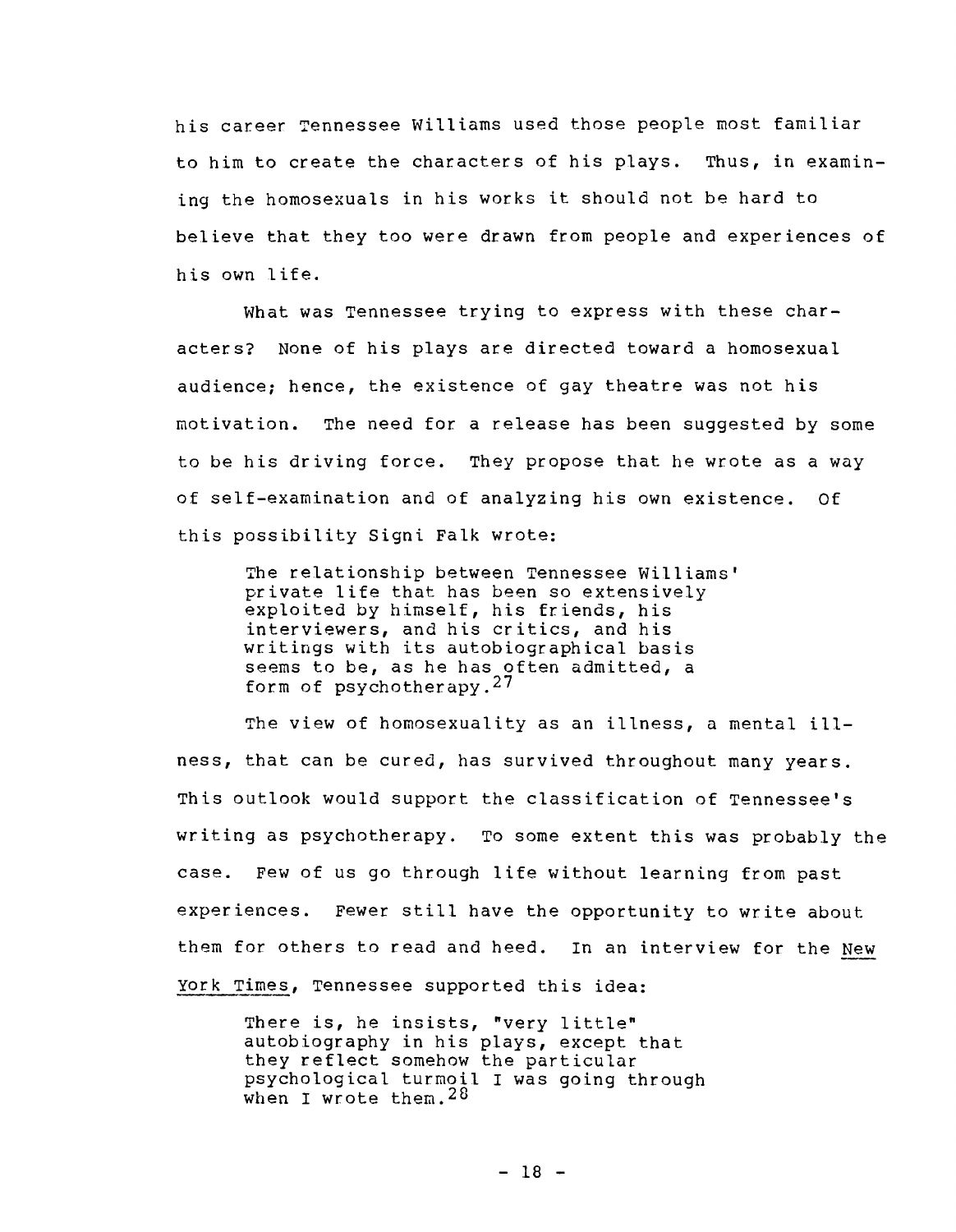"In one sense his plays are a literary device, a camoflage; in another, a confession," stated Stephen Stanton.  $29$ Another common thought about the homosexual is his desire to confess his sexual preference. In living such a life in society one's identity is virtually hidden. The lack of understanding forces the homosexual to live a lie unless he is in private or somewhere that his lifestyle is accepted. This becomes more of a strain, and gradually most homosexuals do make a social confession, commonly referred to as coming out.

In another interview for the New York Times, Tennessee was asked about the influences in his writing, to which he replied:

The strongest influences in my life and my writing are always whomever I love. Whomever I love and am with most of the time, or whomever I remember most vividly.<sup>30</sup>

Most of the loves in Tennessee's life were of a homosexual nature and hence another explanation for the homosexual's existence in his plays arises. As an example of this, Tennessee wrote in his Memoirs, "The Rose Tatoo was my love-play to the world. It was permeated with the happy young love for Frankie (Merlo)... $^{31}$ 

There are a number of explanations for Tennessee Williams' using the homosexual in his plays. Rarely is one explanation sufficient and most probably a combination of them all is needed. Most importantly his motivation was quite likely different for each character in each play. Whatever the reason, the relationship is more blatant but no less important

- 19 -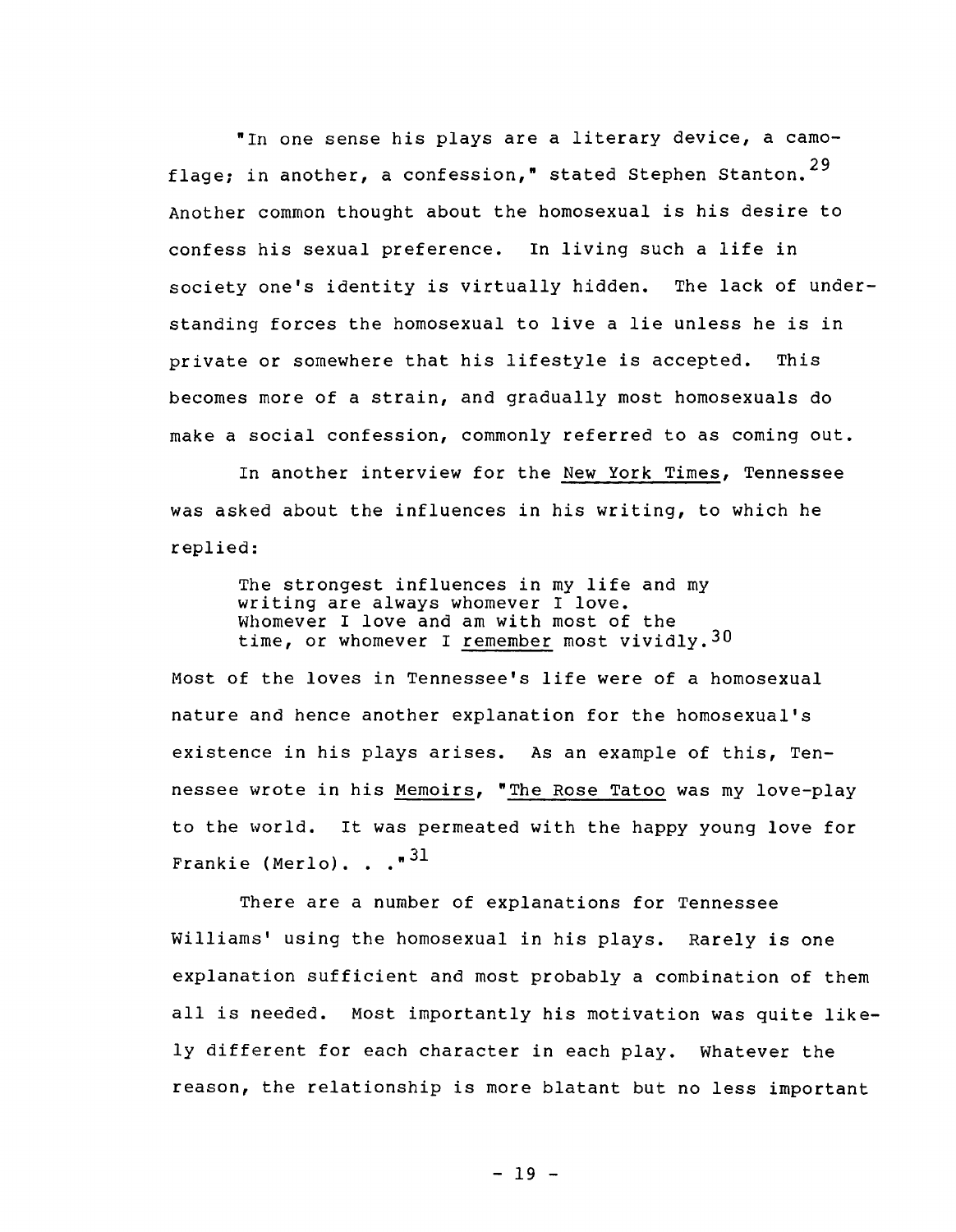for understanding not only the plays but the playwright alike. Signi Falk supported this by writing:

From the beginning, whatever Tennessee Williams wrote was a record of his own experience that is sometimes directly, sometimes obliquely stated . . . he believes in the "absolute one-ness" of the artist and his work.  $32$ 

One of the most devestating events in Tennessee's early life was the loss of his first love, Kip. After Kip was removed from his life, death made it certain he could never return. This theme is used in both streetcar and Cat. Blanche's first love, Alan Grey, was removed by death from her life. The same was true of Brick with Skipper. Both Blanche and Brick have an enormous emotional burden to carry. They did not have to lose their loved ones. Tennessee, however, had no choice in his loss, the object of his affection was removed from him. Perhaps the longing for a choice in such matters, but rarely having one, was what Tennessee aimed to show us.

In both plays we also saw the homosexual possibly wishing for a release from his world. Tennessee seems to have no regrets about his life. But he also was aware of public reaction to the choice of such a lifestyle. Supposedly, the homosexual is not happy with his life and would do anything to change it. It was such an attitude that snatched Tennessee's love from him.

Tennessee expressed his wariness of a lasting relationship through Brick. Brick refuses to accept his friend's love as anything but friendly. Brick undoubtedly loves his friend, but most likely not in the same way.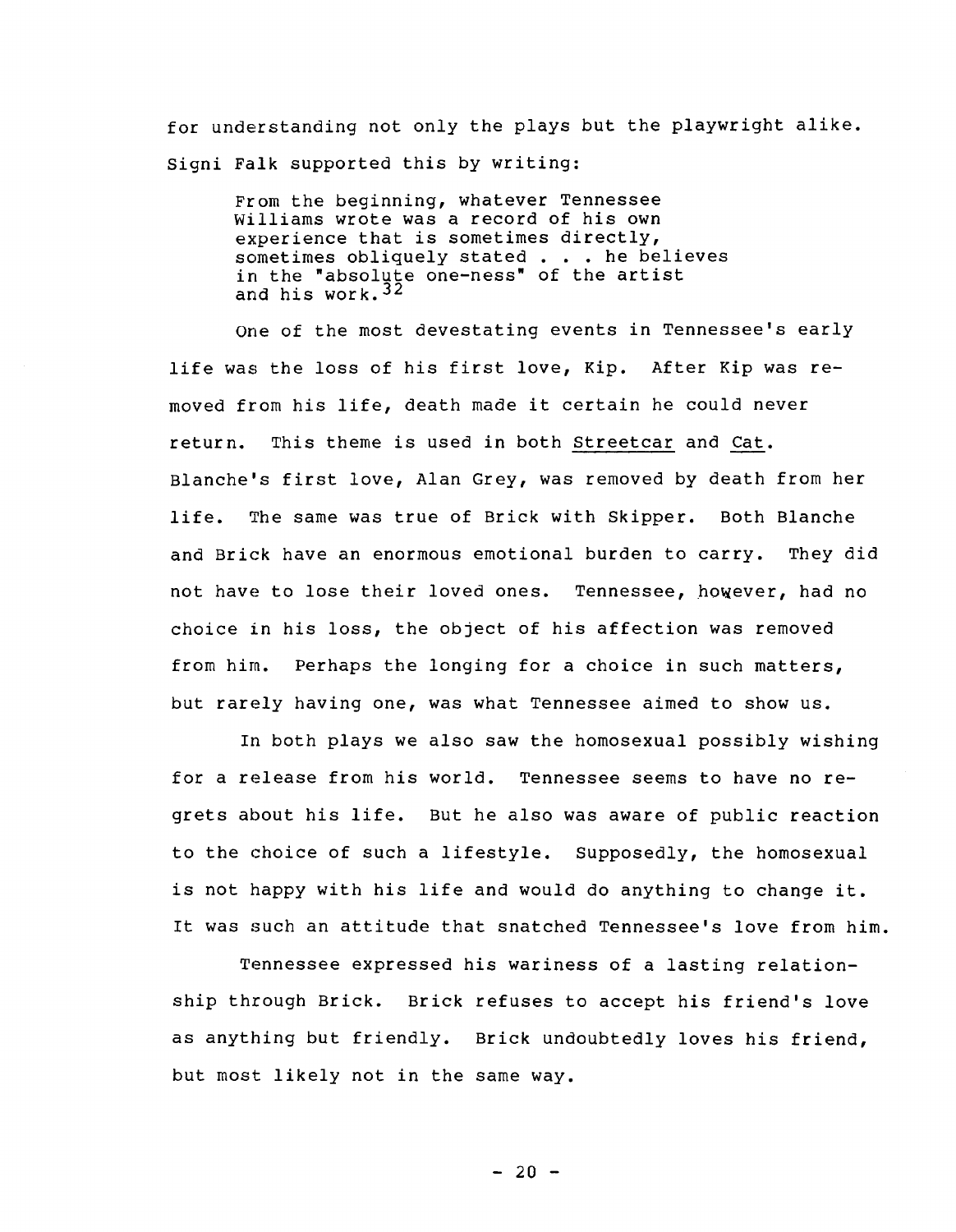Tennessee had a problem distinguishing his true feelings, also. It took many years before he was willing to accept his love and dedicate himself to someone.

In the latter two plays examined, as in his life, homosexuality became more visible. In interviews and in his autobiography, Tennessee at last discussed his life with candor. This was due in a large way to the changing of the times. It was no longer such a taboo to be truthful about a homosexual life. It was only slightly better understood and accepted, but Tennessee paved the way to truth in his plays. Thanks to him, audiences could see more openly the relationships and thoughts of homosexuals.

By this time in his life Tennessee had not only spent fourteen years with a lover but had watched that relationship deteriorate and die. The plays Small Craft Warnings and Vieux Carre were written during a time of great depression. Tennessee had grown cynical and began looking at his lifestyle with a critical eye.

Warnings is full of the misgivings and wretchedness of a homosexual life. Leona has watched her brother live as a homosexual and has claimed to see the pain it caused him. Quentin, who has lived a long homosexual life, backs up her statements. He talks also of the coarseness of his lifestyle. Tennessee also expressed the observation that the experiences of many homosexuals follow a pattern, which is usually cruel. He now views some of his past experiences with gratitude that he has not only survived them but remained healthy.

 $- 21 -$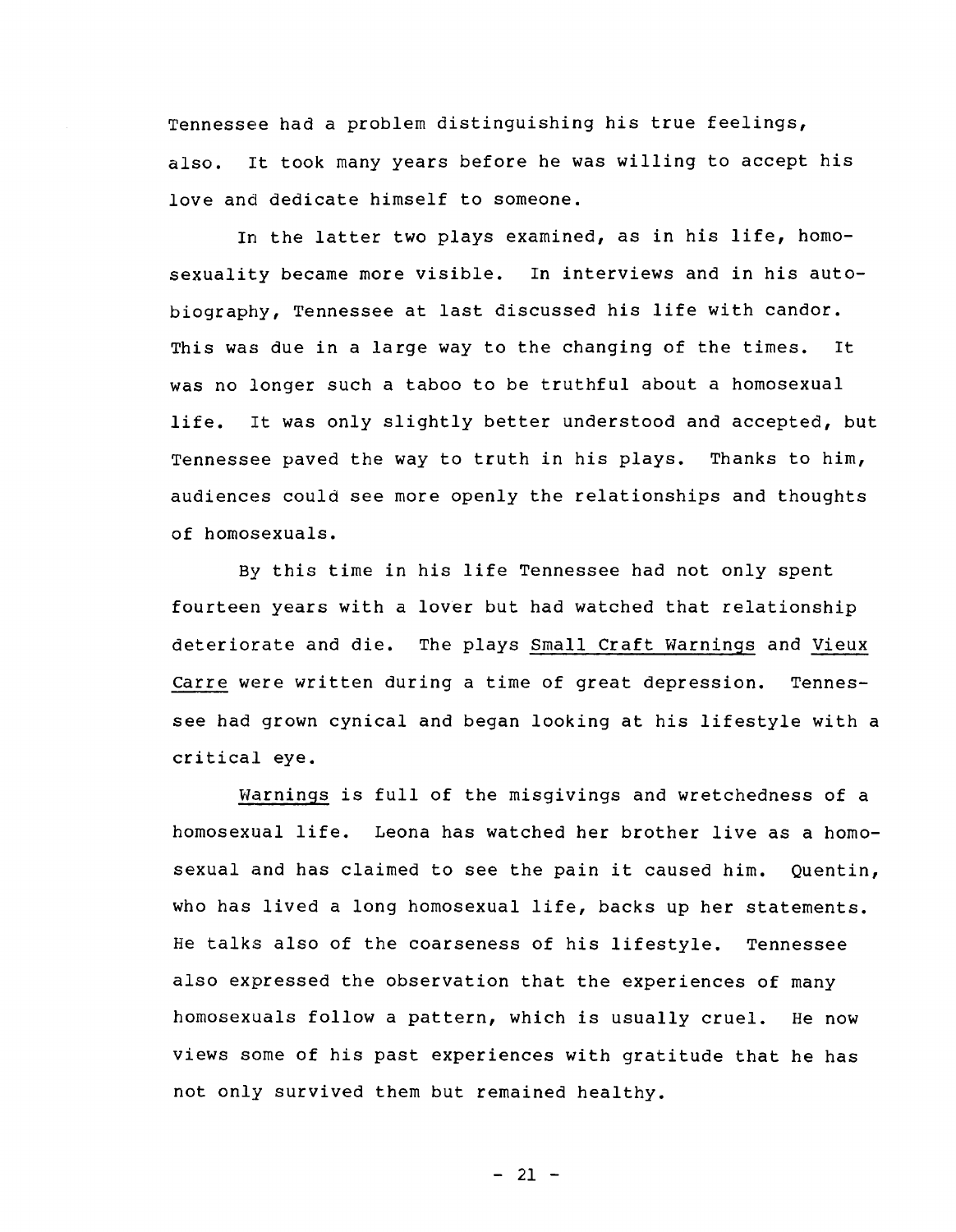We also are given Tennessee's view of the young homosexual. He experienced the naivete of youth and was led into homosexuality by a variety of encounters that progressed to mutual attractions. Bobby is the representation of these views. Quentin is also remorseful when he realizes he has lost Bobby's youthful qualities. Hence, Bobby is not supposed to be looked upon as a single case but as a universal embodiment of the coming out homosexual.

The last play, Vieux Carre, can be related to a period in Tennessee's life. After leaving his hometown of St. Louis he moved to New Orleans and rented a room in the Vieus Carre, a section of the city similar to Greenwich Village in New York ~ City. A refuge for artists, many homosexuals inhabit the area.

In the play, the focal character has no name but instead is referred to as The Writer, Tennessee's profession. To say whether or not 7ennessee experienced the same things as The Writer would be difficult. But assuredly it can be assumed that the attitudes of 7he Writer are those of Tennessee. Also, as an escape early in his life, a trip west was undertaken by Tennessee and a friend. They were both using this time to discover themselves--similar to The Writer's motivation. The lesson learned by The Writer about "protecting your heart" can be attributed to Tennessee's reluctance to a permanent relationship.

The life of Tennessee Williams has been opened for us to examine, criticize and use as a learning aid. In reading his plays we can see many aspects of his life. He used his vast

 $- 22 -$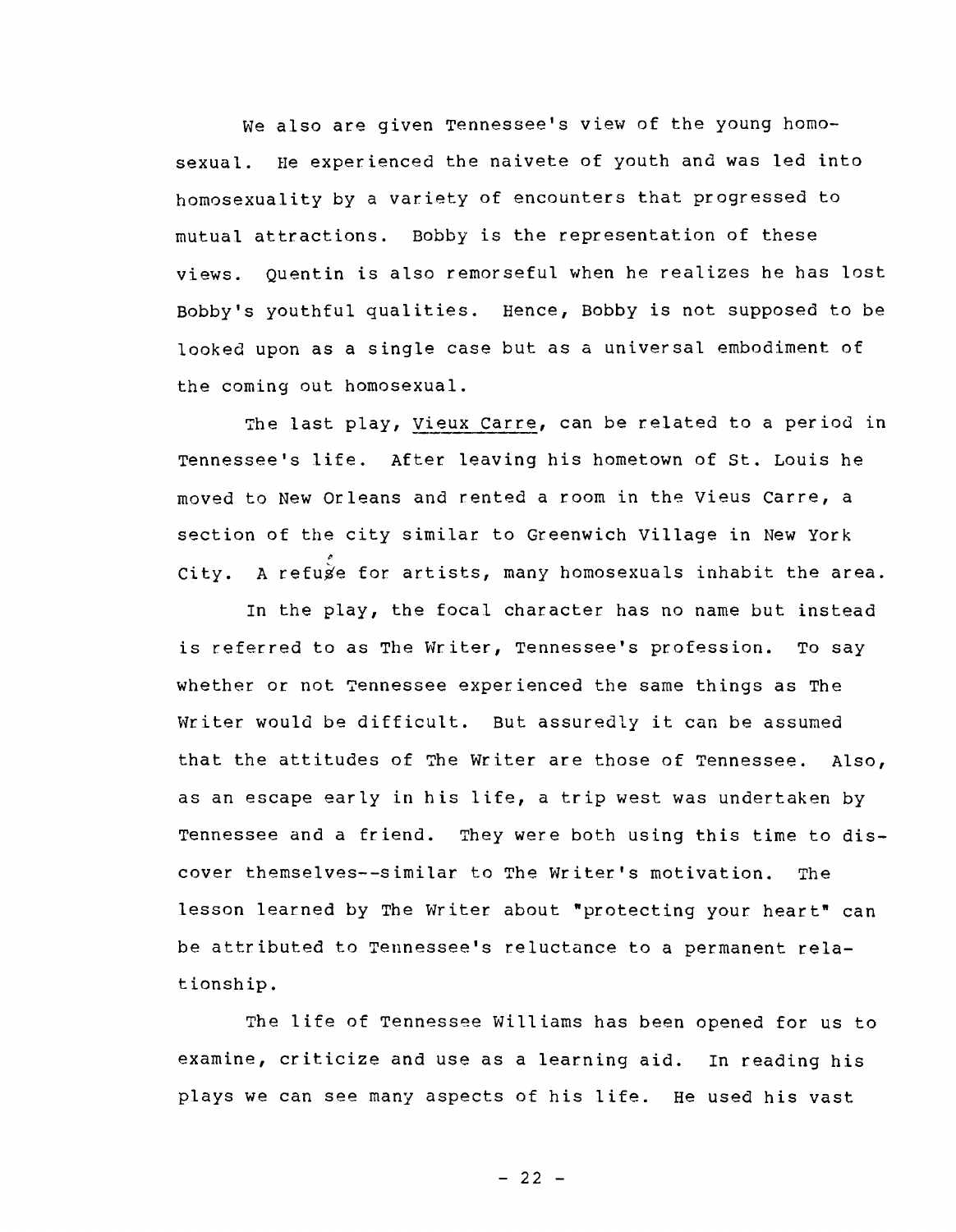experiences to make comments about the joys in his life but also to allow others to view the mistakes and hopefully be spared the pain Tennessee had known. Eventually these would all become apparent in straightforward interviews and in his autobiography. But with awareness of the autobiographic nature of his plays, much of the same feelings can be comprehended from his works. Tennessee Williams left us with not only some of the best theatrical dramas of this century, but also an honest view of the world of the homosexual, a world he could portray better than most.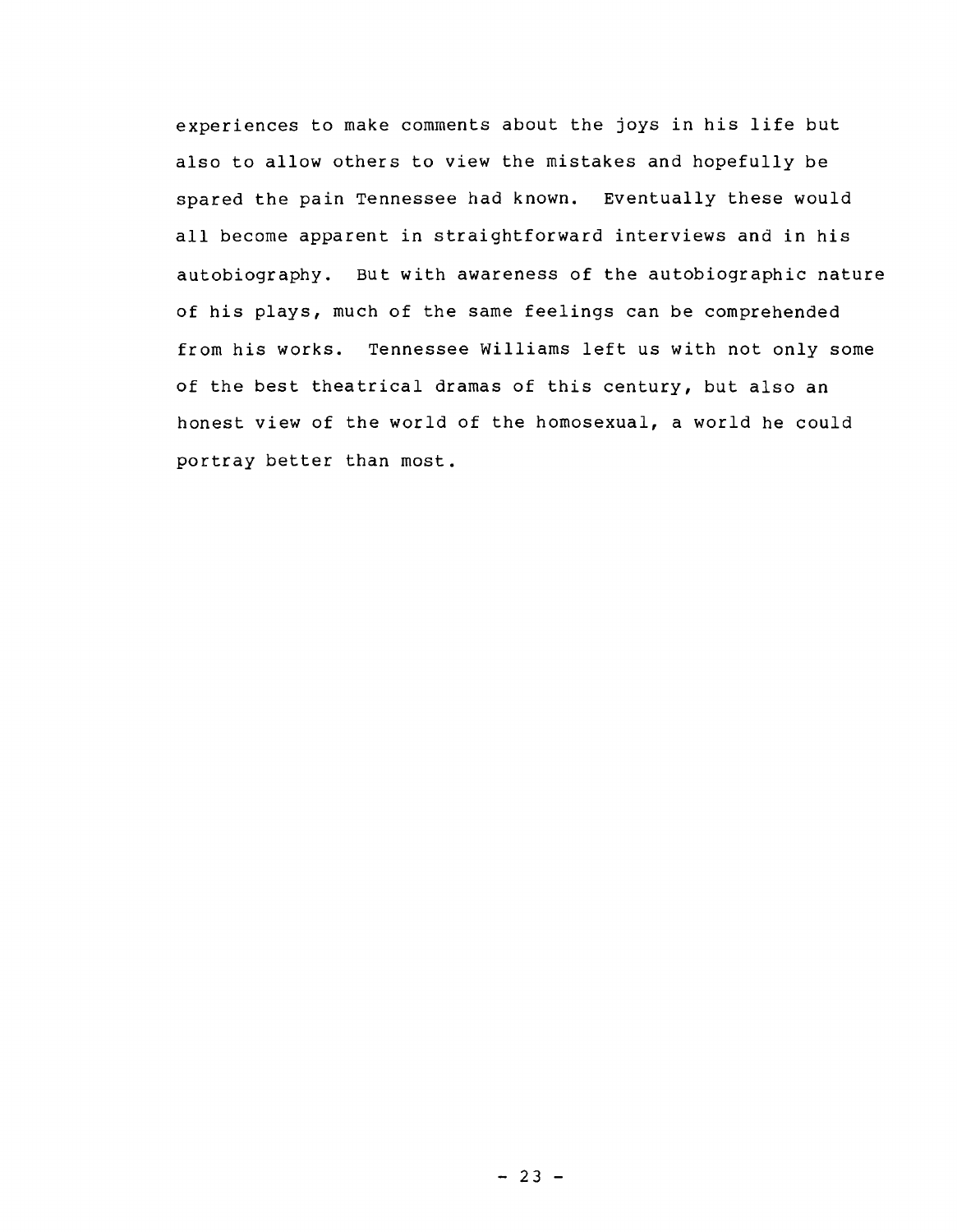## FOOTNOTES

lRobert Berkvist, "Broadway Discovers Tennessee Williams," New York Times, December 21, 1975, Sec. 2, p. 4.  $^2$ Tennessee Williams, <u>Memoirs</u> (Garden City, NY: Doubleday & Co., 1972), p. 33. 3Williams, Memoirs, p. 53. 4Williams, Memoirs, pp. 59-61. 5williams, Memoirs, p. 87. 6williams, Memoirs, p. 156. 7Williams, Memoirs, pp. 188-95. 8Kenneth Tynan, "Valentine to Tennessee Williams," Mademoiselle, February 1956, p. 200. 9Williams, Memoirs, p. 227.  $10$ Williams, Memoirs, p. 194.  $11$ Tennessee Williams, <u>A Streetcar Named Desire</u> (New York: New American Library, Inc., 1972), p. 96.

l2williams, Streetcar, p. 102.

13Arthur B. Waters, "Tennessee Williams: Ten Years Later," Theatre Arts, July 1955, p. 73.

l4Tennessee Williams, "Cat on a Hot Tin Roof," in Stages of Drama: Classical to Contemporary Theater, ed. by Carl H. Klaus, Miriam Gilbert & Bradford S. Field, Jr. (New York: John Wiley & Sons, 1981), p. 890.

15williams, Cat, p. 907.

 $16$ Williams, Cat, p. 906.

 $^{17}$ Tennessee Williams, "Small Craft Warnings," in Vol. V (5) of The Theatre of Tennessee Williams (New York: New birections, 1976), p. 297.

 $18$ Williams, Warnings, p. 254. 19williams, Warnings, p. 260. 20Williams, Warnings, p. 261.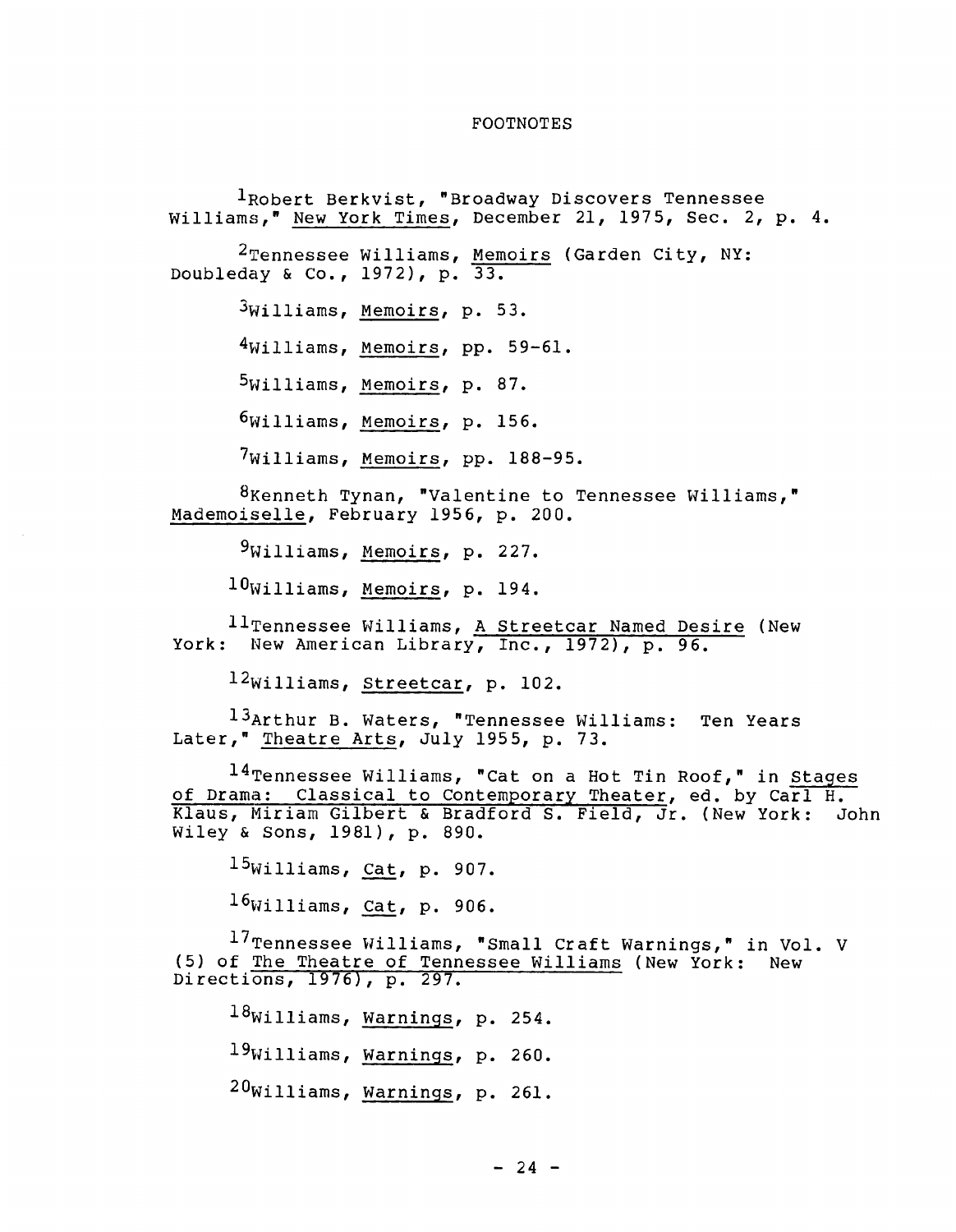21Tennessee Williams, Vieux Carre (New York: New Directions, 1977), p. 20.

22williams, Vieux Carre, p. 25.

23Williams, Vieux Carre, p. 50.

24williams, Vieux Carre, p. 50.

 $25$ Tennessee Williams, "Prelude to a Comedy," New York Times, November 6, 1960, Sec. 2, p. 1.

26Williams, Memoirs, p. 161.

27<sub>Signi</sub> Falk, <u>Tennessee Williams</u>, Twayne's United States Authors Series, No. 10. (New York: Twayne, 1961), p. 21.

 $^{28}$ Berkvist, "Broadway Discovers T. W.", Sec. 2, p. 4.

29stephen S. Stanton, ed., Tennessee Williams: A Collection of Critical Essays (Englewood Cliffs, NJ: Prentice-Hall, Inc.,  $1977$ ,  $p. 3.$ 

30Joanne Stang, "Willams: 20 Years After Glass Managerie," New York Times, March 28, 1965, Sec. 2, p. 3.

 $31$ Williams, Memoirs, p. 162.

 $32$ Falk, Tennessee Williams, p. 156.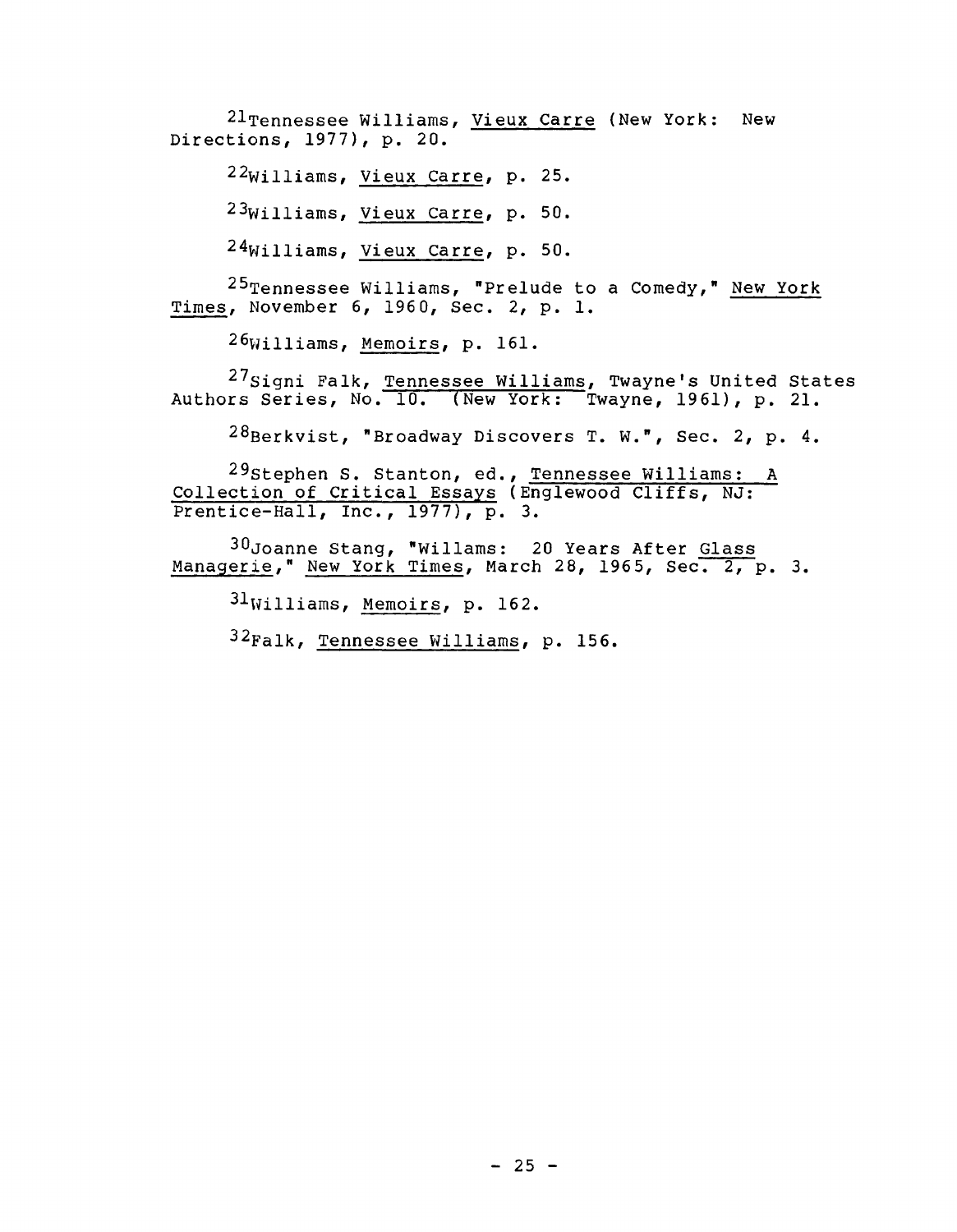#### BIBLIOGRAPHY

#### PRIMARY SOURCES

- Berkvist, Robert. "Broadway Discovers Tennessee Williams." New York Times, December 21, 1975, Sec. 2, p. 1.
- Falk, Signi. Tennessee Williams. Twayne's United States Authors Series, No. 10. New York: Twayne, 1961.
- Stang, Joanne. "Williams: 20 Years After 'Glass Menagerie'." New York Times, March 28, 1965, Sec. 2, p. 1.
- Tynan, Kenneth. "Valentine to Tennessee Williams." Mademoiselle, February 1956, p. 130.
- Waters, Arthur B. "Tennessee Williams: Ten Years Later." Theatre Arts, July 1955, pp. 72-74.
- Williams, Tennessee. "Cat on a Hot Tin Roof." In Stages of Drama: Classical to Contemporary Theater. Ed. Klause, Carl H.; Gilbert, Miriam & Field, Bradford S., Jr. New York: John Wiley & Sons, 1981, pp. 880-917.

Memoirs. Garden City, NY: Doubleday & Co., 1972.

"Prelude to a Comedy." New York Times, November 16, 1960, Sec. 2, p. 1.

"Small Craft Warnings." In Vol. V of The Theatre of Tennessee Williams. New York: New Directions, 1976, pp. 217-87.

Vieux Carre. New York: New Directions, 1977.

### SECONDARY SOURCES

- Buckley, Tom. "Tennessee Williams Survives." Atlantic, November 1970, p. 98.
- Funke, Lewis and John E. Booth. "Williams on Williams." Theatre Arts, January 1962, p. 17.
- Gaines, Jim. "A Talk about Life and Style with Tennessee Williams." Saturday Review, April 29, 1972, pp. 25-29.
- Gussow, Mel. "Tennessee Williams on Art and Sex." The New York Times, November 3, 1975, p. 49.